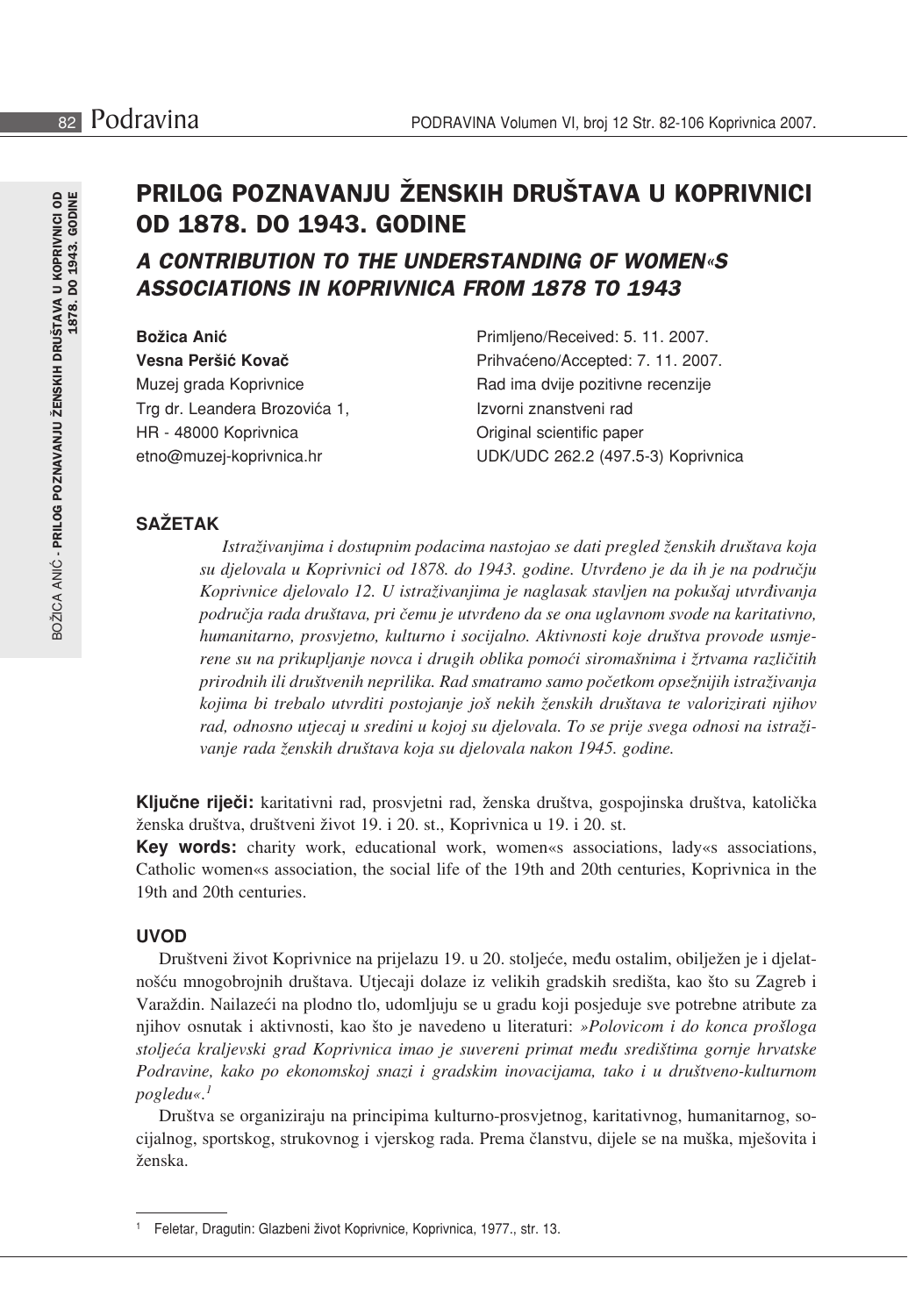O djelatnosti nekih društava saznajemo iz objavljivanih radova o njima, a neka čak imaju i svoje monografije. Obično su to velika društva s velikim doprinosom obogaćivanju društvenog i kulturnog života u gradu, primjerice Kazališno društvo, Kasino i Narodna čitaonica, Vatrogasno društvo te Hrvatsko pjevačko društvo Podravac... No i njihov cjelokupni rad i utjecaji na sredinu u kojoj su djelovali još nisu dovoljno istraženi.

Društvima, čiji je rad slabo ili gotovo nepoznat i o čijim se aktivnostima gotovo i nije pisalo ili ih se spomenulo samo usputnim napomenama, pripadaju i ženska društva.

Upravo ovim radom, a na temelju dostupnih izvora, namjeravale smo prikazati aktivnosti koprivničkih ženskih društava od sredine 19. do sredine 20. stoljeća. Detaljnom analizom djelatno- $\delta$  sti utvrdili smo da su navedene aktivnosti bile uglavnom karitativne, humanitarne i prosvjetne.

Budući da je riječ o jednom od prvih prikaza rada društava, nastojali smo ponajprije pokazati svrhu, djelokrug rada i neposredne akcije društava. Katkad je to bilo teško postići, s obzirom na to da je zbog bogatstva građe o nekim društvima bilo teško ne zapasti u preveliko detaljiziranje, a bio je prisutan i strah da se ne izostavi možda ključna činjenica ili napravi pogrešan odabir te tako stvori pogrešan dojam o djelatnosti društva.

Na potpuno drukčiju vrstu problema naišli smo kod društava gdje je pronađen samo podatak  $k$ i potvrđuje njihovo postojanje, ali ne i građa o njihovu radu. Detaljnom analizom izvora utvrđeno je da su u Koprivnici djelovala sljedeća ženska društva: Gospojinsko društvo, Izraelitičko gospojinsko društvo, Prosvjetno društvo hrvatskih katoličkih žena, Materinsko društvo, društvo Hrvatska žena i Hrvatsko srce. Spomenuta su društva, u vezi s kojima raspolažemo oskudnim podacima: Zidovska žena, Cionistička žena, Sestrinstvo Hrvatskog crvenog križa, Zenska loza Ustaškog oslobodilačkog pokreta, Zenska ustaška mladež i Marijina kongregacija gospojica.

# GOSPOJINSKO DOBROTVORNO DRUŠTVO U KOPRIVNICI 1878. - 1943. **OSNUTAK DRUŠTVA**

Jedan od razloga zbog kojih se osniva neko društvo vjerojatno je postojanje potrebe za njegovim djelovanjem, pa je tako već 15. rujna 1878. god. u Koprivnici osnovano Gospojinsko dobrotvorno društvo, oko 20 godina nakon osnivanja istoga društva u Zagrebu.<sup>2</sup>

Prva Pravila odobrena su 1879. i u njima stoji: »Svrha je družtvu pružanje pomoći postradalima i inim nevoljnikom i siromakom bez razlike vjeroizpoviedanja, koje društveni odbor pronadje takove pripomoći dostojnimi, kao što su: nemoćne udovice, sirotice, nemoćni starci, bolestnici, nesretnici i u obće nesrećom postradale obitelji«.<sup>3</sup>

Za osnutak društva zaslužna je Lavoslava pl. Koss, koja je ujedno bila i prva njegova predsjednica. Prva tajnica bila je Miroslava pl. Prasnički, a blagajnica Milka Vaić.<sup>4</sup> Da bi se osnova-

Lucija Benyovsky, društvo Hrvatska žena u Karlovcu 1921. - 1945. - 1946. - 1991., Karlovac, 1995., str. 9, navodi: »Tako 1855. godine najuglednije zagrebačke gospođe na čelu s banicom Sofijom, groficom Jelačić i Sidonijom *Rubido (rođ. Erdödy »ilirskom apoštolkom« i prvom predsjednicom društva) osnovale su Frauen-Verein (gospojinsko* društvo). Ono je uzdržavalo zavod-pjestovalište za siromašnu djecu od 3 do 7 god., dok su njihovi roditelji radili  $/6$ -19 sati. Nakon Zagreba osnivaju se gospojinska društva i u drugim gradovima Hrvatske i Slavonije potkraj 19. stoljeća, s istom ili sličnom svrhom. Jedno od najstarijih dobrotvornih društava u Karlovcu bilo je Društvo za potporu siromašnih učenika realne gimnazije koje je osnovano 1867. god. Društvo je podupiralo učenike knjigama, odijelima, obućom, lijekovima i ponekad novcem. Sredstva za to namicala su se dobrotvornim prilozima građana i ustanova, pa *i popularnim »realnim plesom» koji se održavao svake godine za poklade*)«.

<sup>&</sup>lt;sup>3</sup> Pravila Gospojinskog dobrotvornog društva u Koprivnici, Koprivnica, 1889., str. 3. Pravila su sastavljena 26. veljače 1886. god. Potvrdila ih je pod br. 8678 Kr. hrv. slav. dalm. zemalj. vlade, odjel za unut. poslove u Zagrebu 16. ožujka *&--,#*

<sup>4</sup> Pravila Gospojinskog dobrotvornog društva u Koprivnici, Koprivnica, 1909., str 13.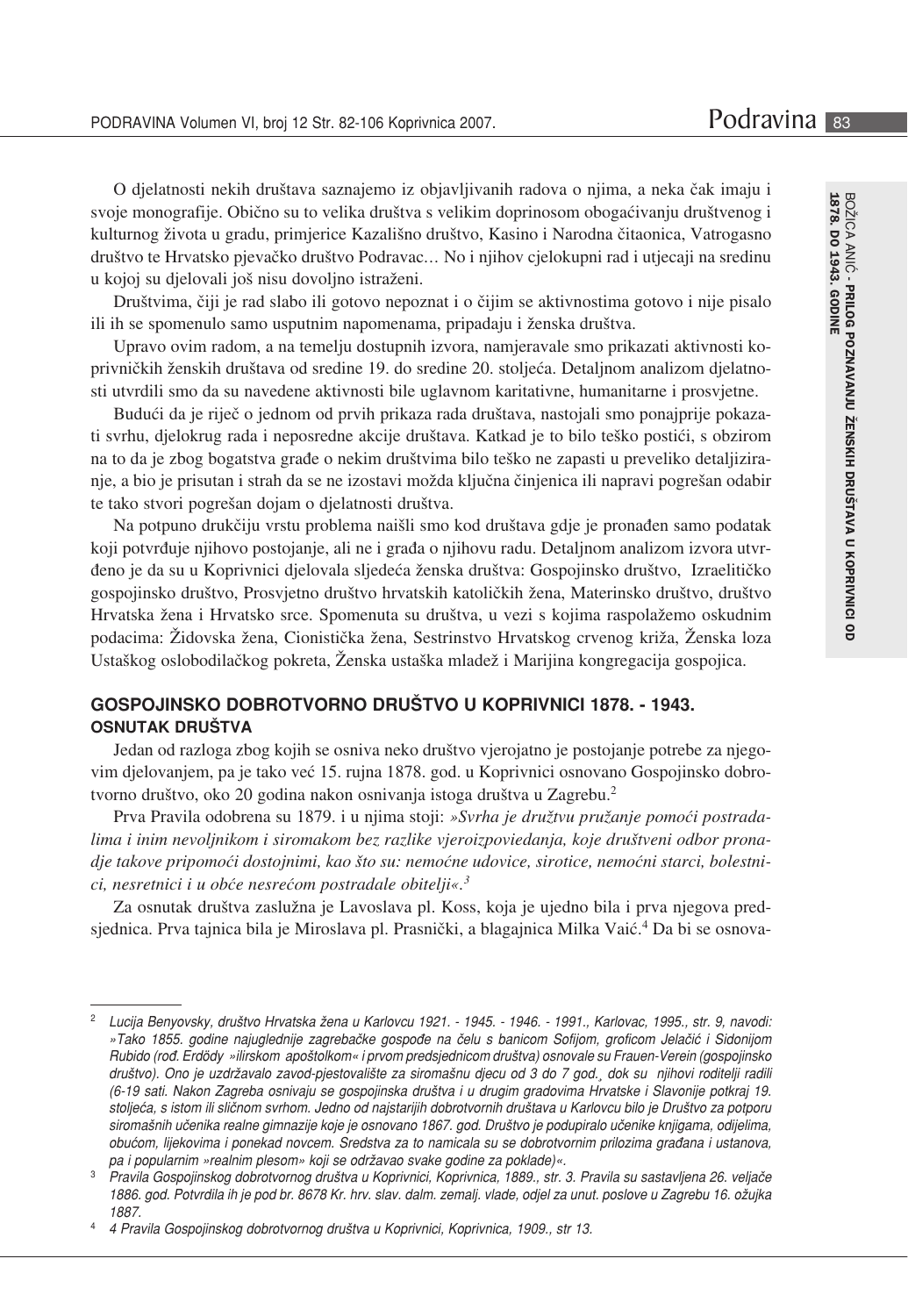lo društvo, bilo je potrebno udovoljiti ondašnjoj zakonskoj odredbi prema kojoj je utemeljiteljna glavnica morala iznositi 1000 kruna.

»Prvu novčanu pripomoć kod osnivanja ovog društva darovaše sliedeća gospoda: Preuzvišeni gospodin ban Mažuranić, presvjetli gospodin biskup Štrosmayer, presvjetli gospodin baron Inkay, a i njegova supruga baronica Ljudmila Inkay, koja je ostala trajna dobročiniteljica ovoga  $dru\check{s}t\forall a \times 0.5$ 

# UPRAVLJANJE DRUŠTVOM

Društvom upravlja odbor koji se sastoji od predsjednice, potpredsjednice, osam odbornica i tajnice.

Odbor se bira svake godine. Njegov je zadatak briga i skrb za siromašne. Sastaje se jedanput na mjesec, i to prvu nedjelju u mjesecu. Odborske su sjednice redovite ili pak izvanredne, a može ih sazvati predsjednica. Ako se sjednici ne odazove dovoljan broj odbornica da bi odluke i zaključci bili valjani, sjednica se odgađa. Mora biti prisutno četiri ili pet odbornica. Na odborskim sjednicama raspravlja se i odlučuje o dodjeli potpore siromašnima, koja je najčešće novčana. Osim takve potpore, dodjeljivali su se odjevni predmeti, obuća, drva za ogrjev i sl. Potpore mogu biti jednokratne i mjesečne ili darivanja vezana uz blagdane. Uz tu temu koja je prioritetna, na sjednicama se dogovaralo o zabavama i akcijama društva čija je svrha uvijek jednaka. Prikuplianie novca za pomoć *ubogarima*. Raspravlja se i o svim predmetima, dopisima i zahtjevima upućenima društvu.

U novi odbor, koji se bira svake godine na skupštini, mogu biti izabrane i bivše odbornice.

Uglavnom su se početkom godine održavale redovite skupštine. Na glavnoj skupštini izvješćuje se članstvo o radu društva. Skupštine su svake godine izborne: bira se odbor, predsjednicu, tajnicu i blagajnicu, a potpredsjednicu se bira na prvoj odborskoj sjednici.

Da bi odluke i zaključci skupštine bili valjani, na njoj mora biti osam odbornica i trećina članstva koja ima odlučujući glas.

Predsjednica predstavlja i zastupa društvo, potpisuje društvene spise, prima pisma i spise upućene društvu i na njih odgovara. Mandat predsjednice traje godinu dana, a bira se na godišnjoj skupštini društva.

Blagajnica je zadužena za društvenu blagajnu, o čemu mora voditi točan zapisnik. Svake godine podnosi izvješće odboru o imovinskom stanju društvenog imetka. Izvješće pregledava tajnica, o čemu pak obavještava predsjednicu.

Postojeća Pravila mogla su se mijenjati na glavnoj skupštini većinom glasova, a na prijedlog odbora. Društvo se u svom radu služilo pečatom »u kom pod izrezanim okom Božjim drži ruka ruku s napisom Gospojinsko dobrotvorno družtvo u Koprvnici«.<sup>6</sup>

## **FINANCIRANJE DRUŠTVA**

Način financiranja također je bio propisan društvenim pravilima. Uz gore navedenu temeljnu svotu, koja je bila nužna za njegov osnutak, društvo je bilo financirano upisninom članova od jedne forinte, godišnjim prinosima članova koji su bili kategorizirani kao a) članovi prinašajući na godinu po 5 for., b) članovi prinašajući na godinu po 2 for., c) članovi prinašajući na godinu po 1 for. u družtvenu blagajnu.<sup>7</sup>

<sup>5</sup> Isto.

<sup>6</sup> Pravila Gospojinskog dobrotvornog družtva u Koprivnici, Koprivnica, 1889., str. 6.

<sup>7</sup> Isto.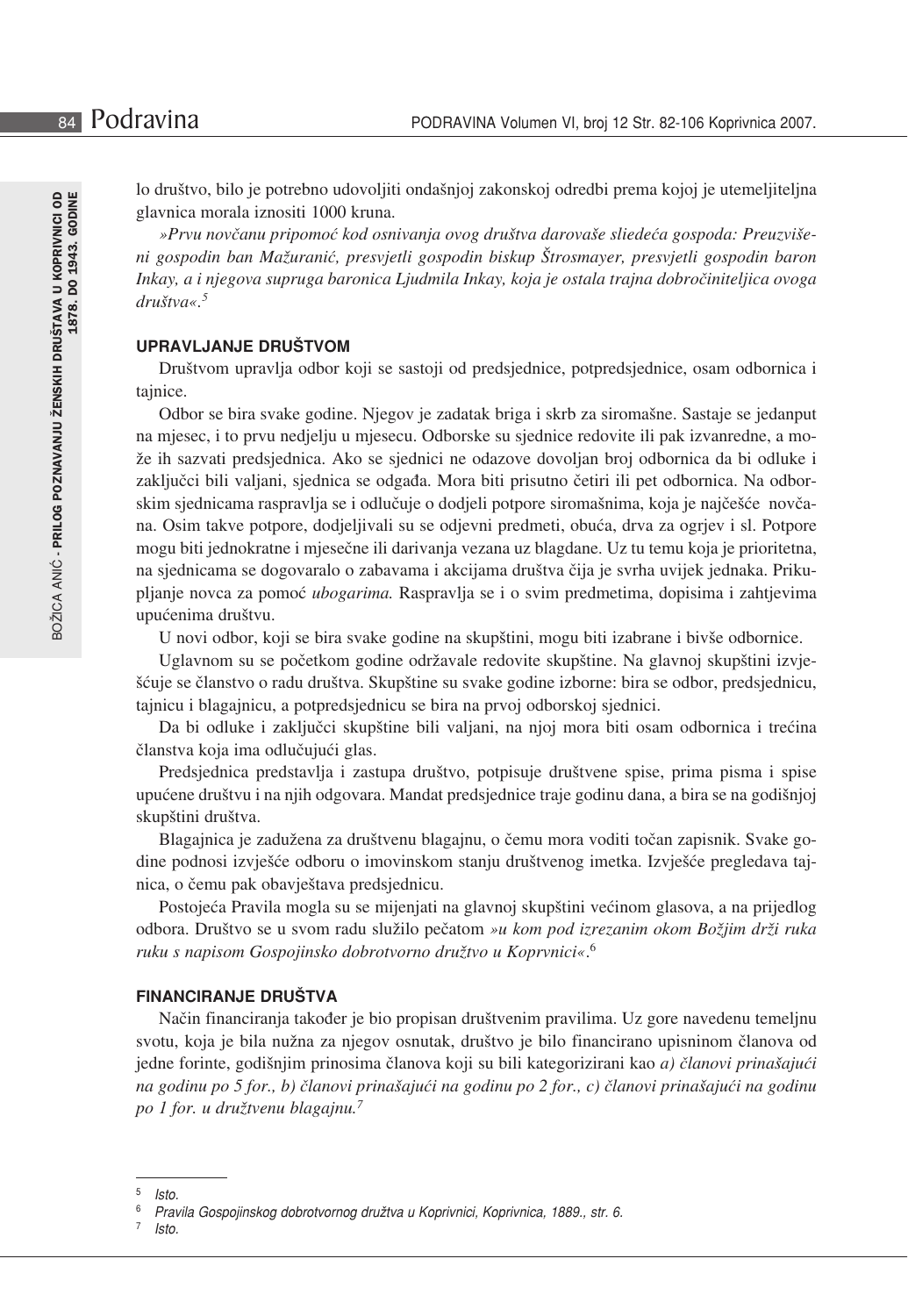



Isto tako pravilima je bilo određeno da se temelina glavnica nastala na spomenute načine uloži u Koprivničku gradsku štedionicu i da joj se »imaju dodavati prihodci njezini dotle, dok ona naraste u toliko, da se uzmogne njom osigurati obstanak družtva (najmanje 500 for.)«. Dalje u istom, 3. stavku stoji: »Temeljna glavnica ima rasti svake godine sa 30 % godišnjimi prinosci, te ostaje uvjek netaknuta«. $8$ 

Osim članarine, koja je ujedno i glavni prihod, društvo se financira: čistim prihodima ostvarenima na zabavama, prikupljanjem novčanih darova sabirnim arcima, darovima novčanih zavoda (štedionica), Gradskog poglavarstva te darovima mnogih pojedinaca.

#### **AKTIVNOSTI DRUŠTVA**

Tijekom dugogodišnjeg razdoblja svog postojanja i rada društvo je imalo vrlo uspješnih trenutaka, kao i onih kriznih obilježenih trzavicama i nesuglasicama iz kojih je uvijek znalo iznaći put, smatrajući to svojom obvezom prema onima zbog kojih je i osnovano. Ispunjavajući svoju

misiju, provodi i organizira mnoge karitativne i humanitarne akcije sa svrhom prikupljanja materijalne pomoći u korist siromašnih.

Osim akcija koje su se provodile radi prikupljanja novca za dodjelu potpora onima za koje se skrbi, često su pomoć znala zatražiti i neka koprivnička društva, materijalnu ili pak u vezi s organiziranjem svečanosti, zabava i sl. Katkad je to znalo biti i zapovjeđeno.

Koje je aktivnosti provodilo društvo sa svrhom prikupljanja novca u korist siromašnih? Prvo, to su bile zabave. Obično su se održavale zabave s koncertima, predstavama i tombolama. Tombola je mogla biti šaljiva ili pak tzv. luka sreće.<sup>9</sup> Riede su bile organizirane čiste zabave. Organizirane su pokladne zabave, pučke zabave, katkad i Katarinske zabave. Za ulazak na zabavu morala se kupiti karta. Prije zabave odbornice su međusobno podijelile karte i kvartove u gradu u koje su ih odlazile prodavati.

Zatim su se organizirale čajanke. Bilo ih je jednostavnije i jeftinije organizirati i zbog toga što se na zabave morao pla-



<sup>8</sup> Isto.

<sup>9</sup> Tombola je znatno pridonosila čistom prihodu zabave jer su se predmeti za tombolu najčešće skupljali kod domaćih trgovaca, među članstvom, a odbornice su za luku sreće radile ručne radove, za što su znale zatražiti i pomoć među članstvom ili građanstvom.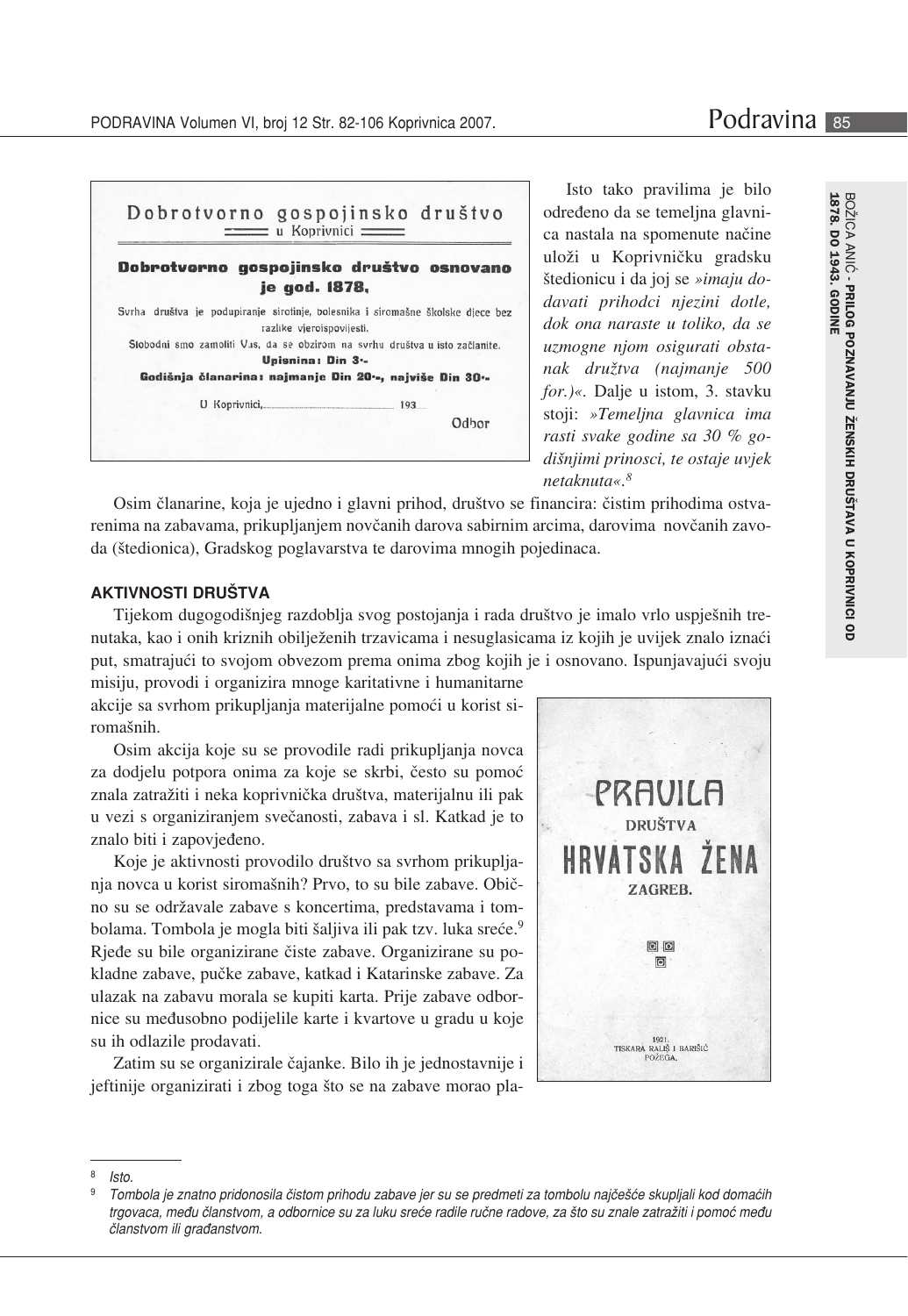ćati porez, a na čajanke samo paušal koji je bio znatno niži od poreza. Umjesto ulaznica ovdje je bio, naičešće, prodavan bon za čai.

Zabave su se najčešće održavale u svratištima Zrinski i Križ, prostorijama Narodne čitaonice, prostorijama Domoljuba, a pučke zabave bile su priređivane na gradskom šetalištu i u paviljonu.

Godišnje je bila organizirana jedna zabava, i to najčešće u siječnju ili veljači. Ako je pomanjkalo novca u blagajni, pribjeglo se organizaciji druge zabave koja bi se onda organizirala potkraj godine ili sabirnim arkom.

Sabirnim arkom prikupljani su novčani darovi za pomoć siromašnima. Predsjednica i odbornice podijelile su međusobno grad u rajone u koje bi odlazile, obično po dvije gospođe, u prikupljanje milodara.

Sve su akcije bile karitativne i provodile su se u korist siromašnih u Koprivnici. Međutim, katkad stižu i zamolbe za novčanom potporom stradalima u poplavama, požarima ili potresima  $\mathbf I\mathbf z$  drugih gradova (Zagreb, Osijek), na koje se društvo gotovo nikada nije oglušilo. Društvo je znalo novčano pomagati i velike organizirane akcije prikupljanja pomoći, npr. za stradale u potresu u Japanu i Italiji.

Osim spomenutih karitativnih akcija, predsjednica i odbornice bile su pozivane na sve važnije društvene događaje u Koprivnici, poput posjeta državnih velikodostojnika, svečanosti obilježavanja važnih povijesnih datuma ili hrv. povijesnih osoba, otkrivanja spomen-ploča. Korporativno sudjeluju na proslavama državnih i crkvenih blagdana, euharistija i procesija.

Često ne samo da su pozivane kao gošće nego ih je gradsko načelništvo znalo zamoliti za različite vrste pripomoći, primjerice za aranžiranje i kićenje gradske vijećnice prigodom dolaska kralja.

O svim aktivnostima te o dodjeli potpora siromašnima raspravljalo se i odlučivalo na odborskim sjednicama koje su se održavale jedanput na mjesec. U početku su se one održavale u privatnim kućama, kod tajnice ili predsjednice. Zbog toga je dogovoreno da se zamoli upraviteljstvo pučke škole za održavanje sastanaka u njihovim prostorijama. Budući da je zamolba bila prihvaćena, zauzvrat, odbor se obvezao da će pružiti pomoć siromašnoj školskoj djeci. Tako mjesto sastanaka postaje pučka škola, a poslije gradska vijećnica. Odborske sjednice, premda sazvane, katkad zbog premalog odziva odbornica nisu bile održane.

Glavne skupštine također su se održavale u pučkoj školi, jedanput na godinu, i to početkom godine. Na skupštinama su tajnica i blagajnica podnosile izvješća o radu za prijašnju godinu. U početku je svaka skupština bila izborna, a poslije svake treće godine.

Članstvo se na skupštinu pozivalo okružnicom ili pozivom preko lokalnog tiska, koji se koristio i za različite vrste zahvala, obavijesti i poziva za ostale aktivnosti. Često se događalo da se  $\mu$ skupština mora odgoditi zbog premalo prisutnih članica. Zbog toga se morala ponovno sazivati, katkad čak i tri puta. Osim na odborskim sjednicama, potpora siromašnima dodjeljivala se i na skupštinama.

Zamolbama su molitelji tražili potporu za najraznovrsnije slučajeve koje nisu mogli sami riješiti zbog siromaštva, nemoći, starosti, bolesti. Evo nekih primjera. Među zamolbama ima i onih koje bolje od drugih progovaraju i o tadašnjim prilikama u Koprivnici. Zamolba od 16. rujna 1881. god. glasi: »Pokorno podpisanog zadesila me velika nesreća jer moja supruga radi težkog poroda nije roditi mogla i tako sam po savjetu gospode liječnikah pozvao u pomoć profe*gcfU Xf"@cVaU^YfU]nNU[fYVU \_c^]^Y cj]\ XUbU cdYfUW]^i dfc]njYc] X]YhYhY\_caai\_ca]n majčine utrobe izvadio dakako mrtvo«*. Dalje se u zamolbi navodi da je gospodin profesor, vidjevši siromaštvo i još troje male djece, zatražio samo 20 forinta za troškove puta, ali dolje pot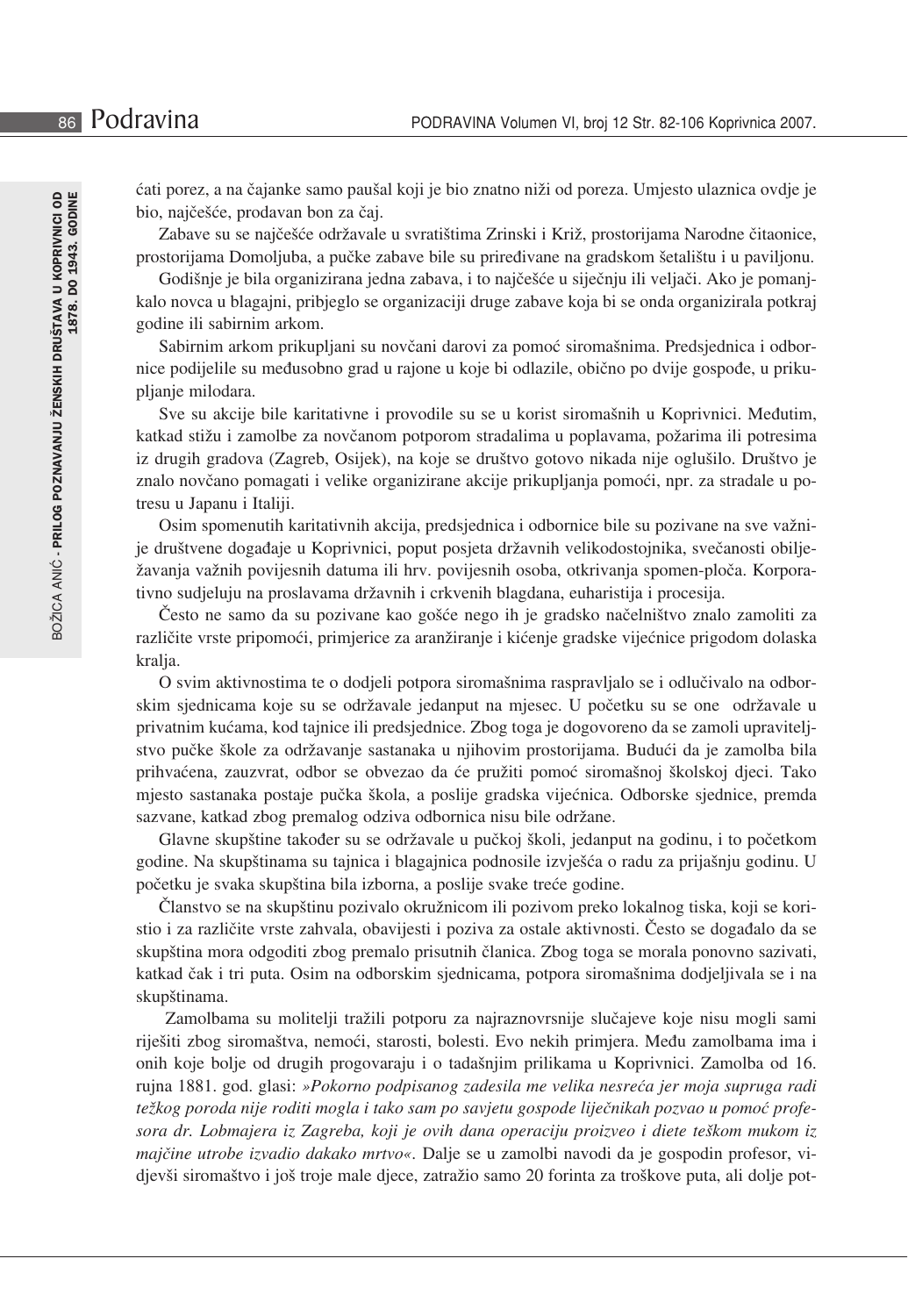pisani je zbog »siromaštva i pomanjkanja imovine« ostao dužan pa se zbog toga obraća društvu za pripomoć. U potpisu stoji Josip Tkalčec, čizmarski obrtnik.<sup>10</sup>

Osim što pomaže potrebite u Koprivnici, društvo pruža potporu i izvan grada. Tako je Gradskom poglavarstvu uputio dopis ban Kralj. Dalm. Herv. i Slavonije u kojem zahvaljuje na svoti od 39 forinta i 50 novčića koje je Gospojinsko društvo dostavilo za stradale u potresu u Zagrebu.

O prilikama na početku rada društva ilustrativno govore i sljedeći primjeri. Društvo je u travnju 1879. god. uputilo pismo naslovljeno na preuzvišenoga gospodina bez potpisa, stoji samo u ime društva, u kojemu se moli pripomoć s obrazloženjem da će društvo svoje djelovanje moći početi onda kada utemeljiteljna glavnica prijeđe svotu od 500 forinta »... a jer se ovdje zbog neimučstvenih okolnosti ovdašnjeg stanovništva do sada postići nije mogla«.<sup>11</sup>

Ili 26. veljače 1881. Društvo je primilo dopis od koprivničke mladeži koja je organizirala zabavu 24. veljače i darovala mu cjelokupan prihod od 39 forinta. »...vidjevši nažalost kako ovo društvo dosta slabe podpore ima u žiteljstvu...«.<sup>12</sup>

Da je društvo imalo i drukčiju vrstu izdataka, koji potvrđuju i ostale njegove aktivnosti, govore različite potvrde i računi. Npr. jedna od takvih potvrda je i ona Tome Šestaka iz siječnja 1880. g., kojom potvrđuje novčani primitak iz društvene blagajne za sviranje na plesu 31. prosinca 1879. ili pak isplaćeni račun na ime Josipa Rogine u svrhu čišćenja poda u Narodnoj čitaonici za ples Dobrotvornoga gospojinskog društva.

Rad društva dokumentiraju zapisnici odborskih sjednica i skupština koji kontinuirano prate njegov rad od 1888. do 1943. g. Nedostaju zapisnici do 1888. Skraćeni pregled društvenih aktivnosti sumiranih kroz petogodišnja razdoblja donosi nastavak teksta.

#### OD 1888. DO 1892. G.13

Odborske sjednice i skupštine društva održavale su se u prostorijama opće pučke škole.

Do kraja 1892. održano je pet redovitih skupština na kojima je predstavljeno 12 novih članica. Članice koje su obnašale predsjedničke dužnosti izabrane na skupštinama bile su: Milka Vaić (1888. i 1889.), Antonija Špišić (1890. i 1891.) i Lepoldina Vondraček (1892.).

Na sjednicama se raspravljalo o dodjeli novčanih potpora. Sve prispjele zamolbe nisu uvijek bile pozitivno riješene. Jedan od razloga bile su financijske teškoće društva. Razlog zbog kojeg su neke od moliteljica bile odbijene jest taj što se smatralo da mogu dovoljno zaraditi za preživljavanje.

Osim jednokratne novčane potpore, koja je iznosila 2 ili 3 forinte, dodjeljivana je i novčana potpora siromašnoj školskoj djeci za koju je npr. 1888. g. izdvojeno 12 forinta.

Osnovan je revizionalni odbor (1889.), činile su ga tri osobe, a zadatak im je bio pregled društvenih knjiga i blagajne.

Ukupno je bilo održano 30 odborskih sjednica, od toga jedna izvanredna. Sjednica je sazvana zbog dopisa Gradskog poglavarstva u kojemu se javlja društvu da će 7. svibnja 1931. grad posjetiti njegova preuzvišenost ban Dragutin grof Khuen Hedervary. Odbor je jednoglasno prihvatio poziv poglavarstva i zaključio da će taj dan cijeli odbor na *prsijah imati biele svilene kokarde kao* znak toga društva. Nažalost, ni u jednom od idućih zapisnika odborskih sjednica nijednom riječju nije spomenut taj važni društveni događaj Koprivnice. No na sličnoj, izvanrednoj sjednici

<sup>10</sup> Muzej grada Koprivnice (dalje MgKc), Gospojinsko dobrotvorno društvo, Arhivska zbirka (dalje AZ), kut. 1.

 $11$ Isto. Najvjerojatnije je riječ, na što upućuju i drugi izvori, o kopiji pisma koje je upućeno J. J. Strosmayeru, a iz kojega je vidljivo da društvo još nije dosegnulo glavnicu od 500 forinta (1000 kruna).

 $12$  $lsto$ 

<sup>13</sup> MgKc, Zapisnička knjiga redovitih mjesečnih sjednica od 1888. do 1905., knj. 1, AZ/MgKc.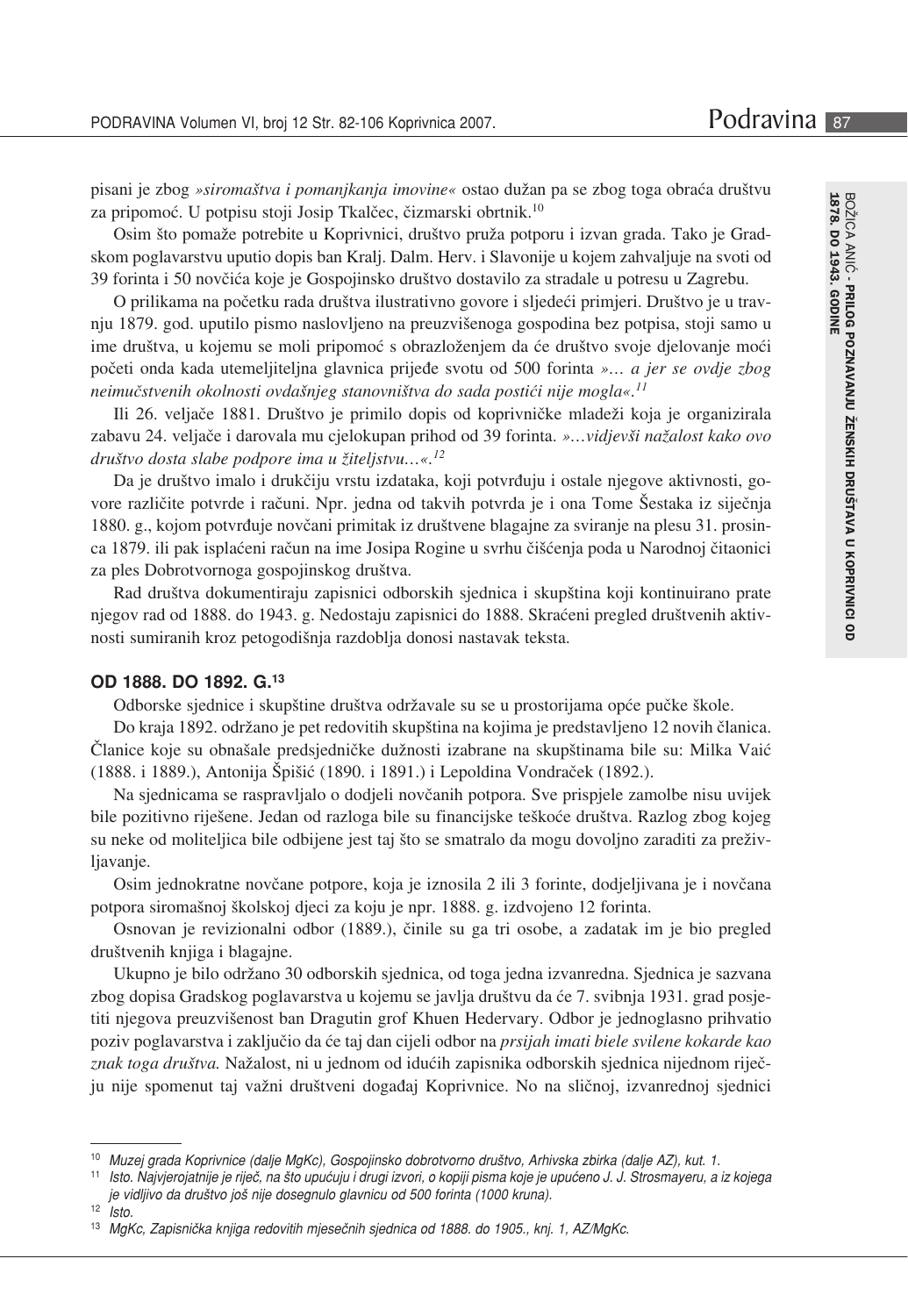održanoj 26. studenoga 1892., na kojoj Gradsko poglavarstvo ponovno dopisom poziva društveni odbor da bude prisutan dolasku Izidora Kršnjavog 28. studenoga, odbor zaključuje da se pozivu ovaj put neće odazvati, a na njemu se najljepše zahvaljuje.

Održana su dva pokladna plesa, 1888. s ulazninom od 80 novčića i prihodom od 194 forinte (bez rashoda). Pozivnice i plesne redove tiskao je Titus Kostinčer. Ples je održan u korist u požaru stradalih u Miklinovcu i Miholjancu. Drugi pokladni ples održan je 1891. s dobitkom od 131 forinte. Svota je znatna. U nju je bio uključen i velik novčani prilog društvu od barunice Inkey. Pola dobivene svote podijeljeno je kao novčana potpora, a druga polovica stavljena je u društvenu blagajnu pa je ukupna imovina 1892. iznosila 1429 forinta.

Zbog gradnje škole društvo ostaje bez prostorija za održavanje sastanaka. Za pomoć se obratilo Gradskom poglavarstvu koje mu je odobrilo održavanje budućih sastanaka u prostorijama gradske vijećnice od 23. listopada 1892.

#### OD 1893, DO 1897, G.

Održano je pet redovitih skupština. Izabrane predsjednice: Leopoldina Vondraček (1893., 1894., 1895.) i Anka Ščerbak (1896. i 1897.)

Porastao je broj odborskih sjednica, na godinu ih se održalo čak 11. Na njima je najčešća tema bila dodjela novčanih potpora. Broj zamolbi znatno je porastao, i više od 50. Odnosile su se na potrebe siromašnih, bolesnih, pripomoći za sprovode, pripomoć za kupnju voznih karata, npr. Graz, za odlazak u toplice, na liječenja i sl. Zbog sve više zamolbi apelira se na članice da dovedu što više novih članica. To se i događa, međutim, dio njih i napušta društvo. U svrhu prikupljanja pomoći organiziran je pokladni ples 1893. i koncert hrvatskoga pjevačkog društva Podravac s plesom 1896. koji je održan u prostorijama gradske ubožnice. Organizirana je i velika akcija prikupljanja novčanih darova u gradu, među općinstvom.

Kad se pročulo 1895. da će se održati ples, predsjednici je stigao prijedlog od troje mladih da sudjeluju u njegovoj organizaciji, a da se prihod podijeli između kršćanskoga Gospojinskog društva i Izraelitičkoga gospojinskog društva u Koprivnici. Nakon vijećanja odbor je prijedlog odbio s obrazloženjem »da je svrha društva imati što veći prihod koji ovako ne bi imalo«.

U tom razdoblju umrle su dvije članice, bivša predsjednica Antonija Špišić i tadašnja predsjednica Leopldina Vondraček. Financijsku pomoć društvu ponovno je pružila barunica Inkey te dvije gradske štedionice.

Od 18. svibnja 1893. sve odborske sjednice ponovno se održavaju u pučkoj školi.

# OD 1898, DO 1902, G.

Održano je pet godišnjih skupština. Izabrane predsjednice društva bile su Anka Krkač, koja je jednoglasno izabrana 1898., 1899., a 1900. zahvalila se na časti pa je 1900. i 1901. g. dužnost predsjednice obnašala Terezija pl. Mixich (Mikšić). Za predsjednicu je 1902. izabrana Eugenija Suchomel.

To razdoblje karakterizira intenzivan i vrlo uspješan rad društva. Održavane su godišnje zabave u svratištu Zrinjskom na kojima bi se ostvarilo i 280 forinta prihoda. Velik odziv građanstva na zabave pokazuje koliko je bio cijenjen njegov rad.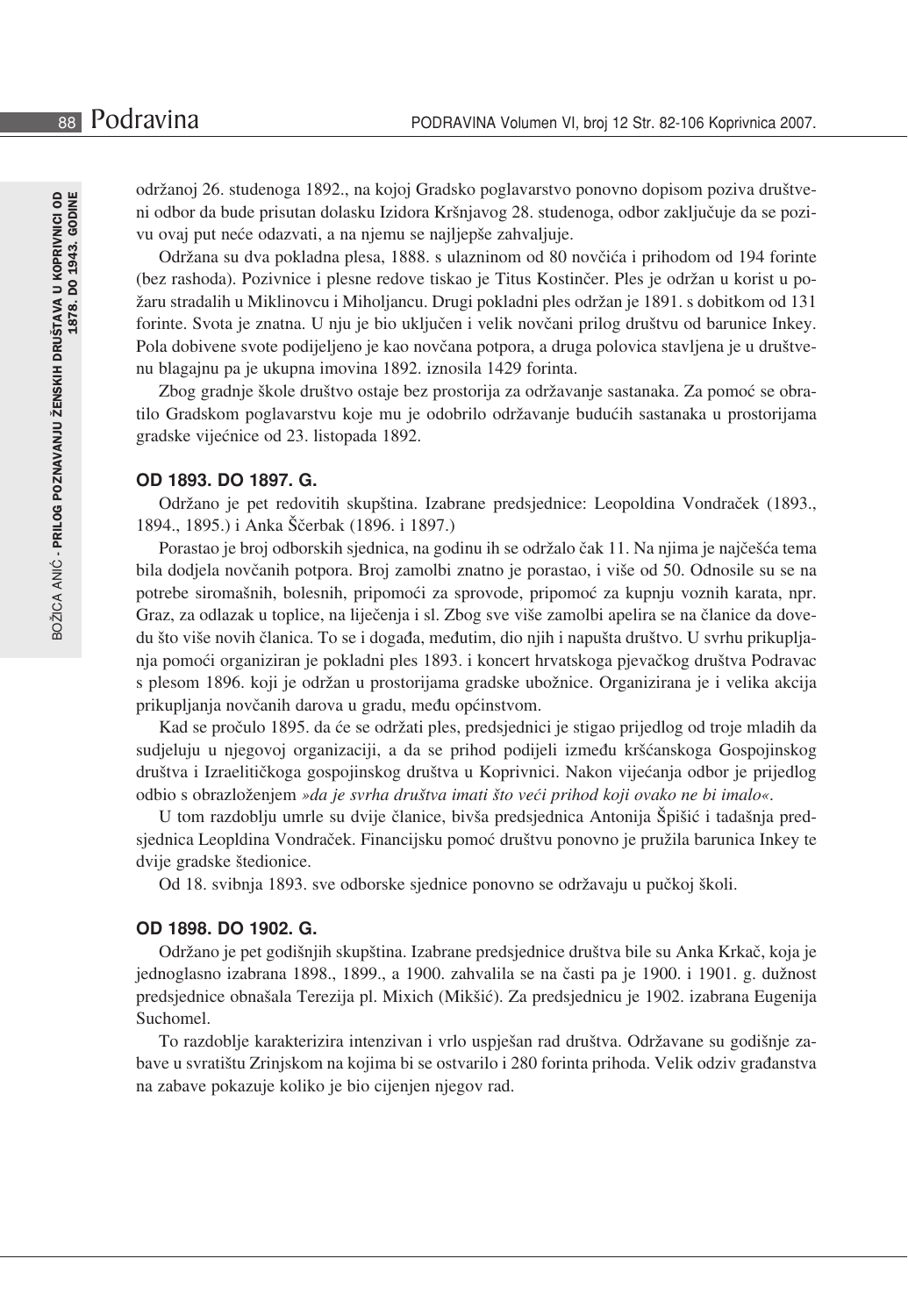Osim vrlo uspješnoga financijskog uspjeha zabava, znatnu potporu pružile su i koprivničke štedionice<sup>14</sup> pa je društvena imovina 1902. bila 4395 kr. i 58 fil.

Na redovitim odborskim sjednicama rješavaju se zamolbe čiji je broj znatno porastao, dodjeljuju se novčane potpore, ali ima i odbijenica. Jedna je vrlo zanimljiva. Naime, dotični Adolf Cuvaj zatražio je novčanu potporu, no gospođe su zaključile da mu se ne može dodijeliti jer nije domaći.

Svake godine dodjeljivala se novčana potpora od 12 forinta djevojačkoj pučkoj školi. Katkad su to bili i odjevni predmeti, a pomoć su dobivale vrijedne siromašne djevojke.

To razdoblje obilježila je i jedna incidentna situacija 1902. kad je upućeno prosvjedno pismo nekolicine članica o protuzakonitom izboru na skupštini jer su u izboru sudjelovale osobe koje su taj dan postale članice. Zbog toga su bili zatraženi novi izbori i održavanje skupštine. Slijedio je odgovor, a skupština i novi izbori nisu sazvani, nego je gđa Milka Neugebauer u podnesku odboru dala ispriku i obrazloženje glede skupštinskih izbora jer su zbog nezadovoljstva iz neznanja bile krivo informirane. Nakon toga četiri članice istupile su iz društva.

# OD 1903. DO 1907. G.15

Održano je pet redovitih skupština društva na kojima su izabrane predsjednice Eugenija Suchomel (1903.), Karolina Vargović (1904.) i Anka Krkač (1905., 1906., 1907.).

Društvo je uspješno prevladalo jednu kratkotrajnu krizu (1904./1905.) u kojoj se dogodila smjena u članstvu. Dio članica napušta društvo, međutim, pristupa mu znatan dio novih. Društvo i dalje ispunjava svoju svrhu prikupljajući novac kojim pomaže siromašnima. Financijsku pomoć društvu pružaju gradske štedionice, Gradsko poglavarstvo te barunica Inkey.

I u ovom razdoblju nisu izostale zabave čiji su prihodi namijenjeni siromašnima. Organizirane su četiri zabave i jedna predstava »Kita cvijeća«. Posebno je uspješna bila pučka zabava (1905.) održana na gradskom šetalištu. Organizirane su i akcije skupljanja milodara.

Pružene su mnogobrojne novčane potpore tijekom godine, za božićne blagdane darivana je gradska sirotinja, a u školi se kiti božićno drvce i daruju školska djeca.

Umrla je dugogodišnja potpredsjednica Cecilija Deutsch koja je oporučno ostavila društvu svotu od 500 kr. Odlučeno je da se osnuje zaklada Cecilije Deutsch iz koje će se svake godine na dan njezine smrti (10. 5.) dodijeliti pripomoć siromašnoj djevojci pri udaji. Glavnica se ne bi dirala, nego bi pripomoć bila iz kamata.

Pristupilo se izmjenama društvenih pravila. Najveća promjena zabilježena je u st. 6. Predlaže se da svake treće godine skupština bude izborna.

Društvo je proslavilo dvadeset petu godišnjicu rada i postojanja.

#### OD 1908. DO 1912. G.

Na izbornoj skupštini 1908. god. za predsjednicu je ponovno izabrana dotadašnja, uspješna predsjednica Anka Krkač. Do kraja razdoblja članica je bilo 106 i u njemu društvo prolazi krizu. Osobito se to odnosi na 1909., 1910. i 1911. godinu kada je održano samo nekoliko odborskih sjednica, a 1912. god., nakon stagnacije, ponovno su zaživjele neke stare aktivnosti.

<sup>14</sup> U 1898. g. Gradska štedionica darovala je društvu 22 forinte, Pučka štedionica d.d.10 forinta, a Samosvojna pomoćna zadruga 25 forinta. Štedionicama se priključuje i Gradsko poglavarstvo. Novčana potpora u idućim je godinama postala uobičajena i katkad je bila pravo malo bogatstvo, npr. 1899. kad je Gradska štedionica darovala čak 50 forinta

<sup>&</sup>lt;sup>15</sup> MgKc, Zapisnička knjiga od 1905. do 1931. god., knj. 2, AZ/MgKc.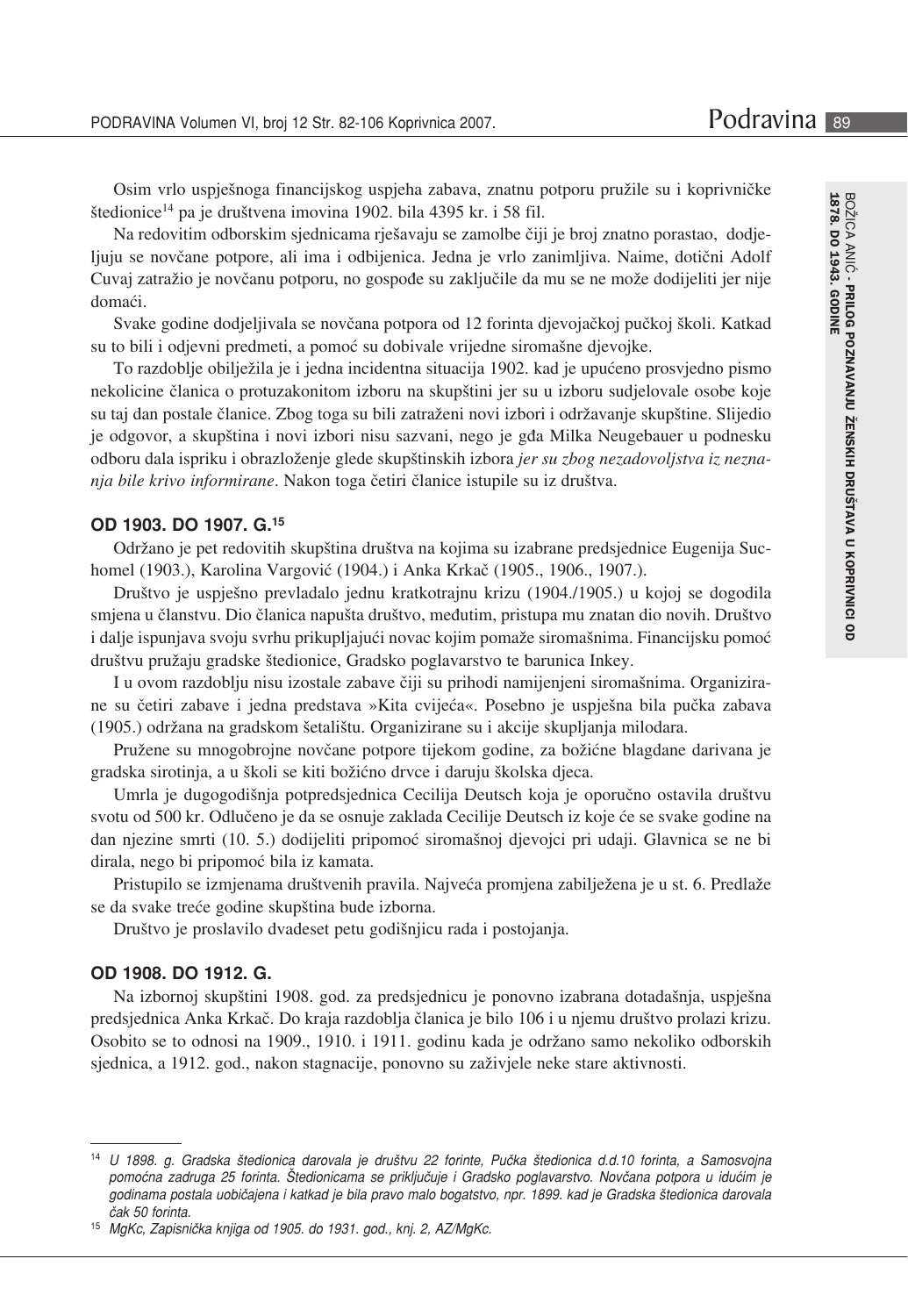Od akcija koje se provode valja spomenuti Dječji dan koji se obilježavao 7. lipnja i koji će i idućih godina biti praćen akcijama prikupljanja - od »dječjeg krajcara« do ostalih potrepština za djecu. U toj, ujedno i prvoj akciji prikupljeno je 100 kr. koje su predane u ravnateljstvo pučke škole, koje je i zamolilo društvo da sudjeluje u toj akciji. Novac je poslan u Zagreb Odboru za Dječji dan. Zabilježena je i suradnja između koprivničkih društava, pa je tako Sokolsko društvo pozvalo Gospojinsko da se pridruži Sokolskom sletu. Tom prigodom Gospojinsko društvo organiziralo je prikupljanje novca za sokolsku zastavu. Prikupljene su 344 kr.

Za potrebe siromašnih učenica stručne škole kupljen je šivaći stroj. Održavano je božićno darivanje siromašne školske djece, kao i gradske sirotinje, kojoj su redovito pomagali bez obzira na teškoće u društvu. Trideseta obljetnica društva nije obilježena, kao ni izbori novog rukovodstva društva koji su se trebali održati 1912. god. Zbog lošega financijskog stanja pomoć je ponovno zatražena kod gradskih štedionica.

# OD 1913. DO 1917. G.

Ponovno izbrana predsjednica koja vodi društvo u ratnom razdoblju je Anka Krkač, i to nakon trećeg saziva izborne skupštine. Razlog tome je u st. 3 i 4 Pravila koje su neke od članica ocijenile ponižavajućima<sup>16</sup>, pa i razlogom slabog odziva članstva na skupštinama. Zbog toga su obavljene njihove izmjene koje je i odobrila vlada.





Društvo intenzivno radi na prikupljanju novca za siromašne organizirajući zabave, zajedno s Izraelitičkim gospojinskim društvom pomaže Hrvatskom pjevačkom društvu Podravac koje obilježava 40. obljetnicu osnutka, postaje utemeljiteljnim članom Društva za potporu siromašnih gimnazijalaca sa svotom od 40 kr., imenuje barunicu Inkey počasnim članom i počinje intenzivan rad na prikupljanju pomoći za potrebe Crvenog križa i stradalnika rata.

<sup>16</sup> U st. 3 stoji da odlučujući glas pri izboru imaju samo one članice koje plaćaju godišnju članarinu od 10 kr., a ostale članice imaju samo savjetujući glas. Budući da je takvih samo pet članica, onda Pravila treba mijenjati ili povisiti članarinu. Predsjednica je predložila da se st. 3 Dohodci društva, kao i st. 4 Pravo članova promijene u interesu društva i to tako »da se dohodci što večim djelokrugom odnosno sredstvima povise bolje rekuč postizavaju«. Prijedlog je jednoglasno prihvaćen, a Anka Krkač, premda se zahvalila na časti predsjednice, na zamolbu velikog broja članica ponovo se prihvatila dužnosti uz uvjet da ostane i isti odbor. Dužnost predsjednice obnaša do smrti 13. rujna 1917. god.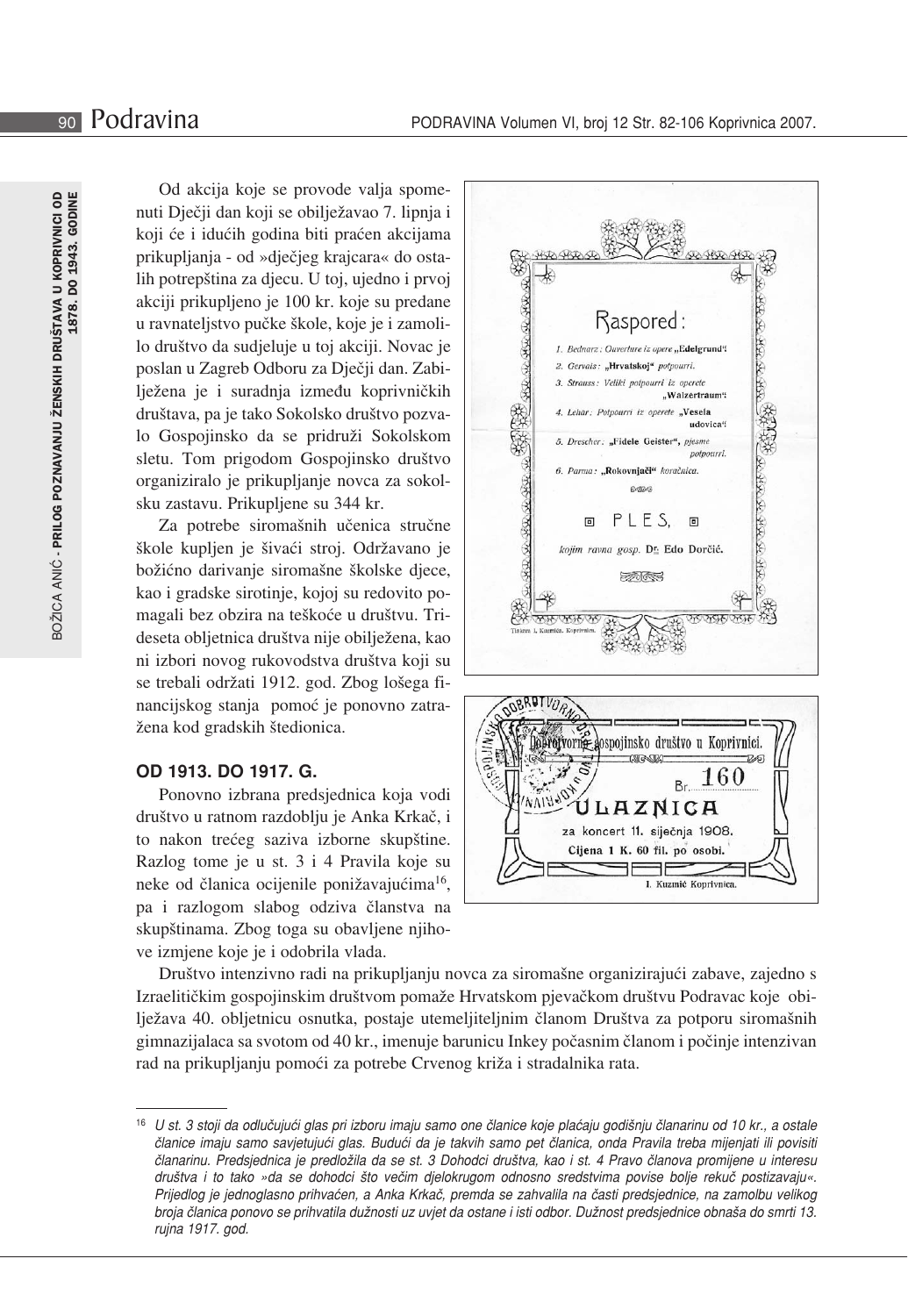Društvo je do 1917. g., samoinicijativno ili na zamolbu Gradskog poglavarstva ili Kralj. županijske oblasti Bielovar, organiziralo nekoliko velikih koncerata sa zabavama u svratištu Križ. koji su bili vrlo posjećeni i financijski vrlo uspješni. Na jednoj od njih bila je uprizorena živa slika.<sup>17</sup> Čisti prihod na jednoj zabavi iznosio je čak 600 kr. Prihodi su bili namijenjeni: invalidima carske i kraljevske 16. pukovnije u Bjelovaru, slijepim vojnicima iste pukovnije, Crvenom križu, ratnom spomen-štitu koji je organiziran u Bjelovaru, Zitin domu<sup>18</sup> u Zagrebu, ratnom štitu u Koprivnici<sup>19</sup> i u tom razdoblju zahvaljujući svojem radu darovano je više od 2000 kr.

Društvo je organiziralo i sabirne akcije po gradu te radionice za pletenje, šivanje i krpanje vojničke odjeće zajedno s Izraelitičkim društvom.

U ratnom razdoblju izostala su božićna darivanja djece, smanjen je broj novčanih potpora, ali svoju obvezu prema gradskim ubogarima društvo nije zaboravilo.

#### OD 1918, DO, 1922, G.

Za predsjednicu je izabrana Terezija Mixich. Održane su dvije skupštine i 30 odborskih sjednica. Članica je bilo od 162 do 198. Pomoć Dobrotvornoga gospojinskog društva primile su 422 siromašne osobe i 80-ero siromašne školske djece. Potpore su prema zamolbama dijeljene tijekom godine, organizirano je uskrsno i božićno darivanje siromaha te školske djece za koju je priređeno i kićenje božićnog drvca u pučkoj školi.

Bila je održana jedna pučka zabava na gradskom šetalištu i koncert s plesom u Narodnoj čitaonici.

Obje zabave bile su financijski uspješne. Organizirano je nekoliko akcija prikupljanja novčanih darova među građanstvom Koprivnice, a jedna od njih bila je namijenjena Hrvatskom radiši u Zagrebu. Barunica Inkey darovala je 1000 kr.

Savez dobrotvornih društava Zagreb pozvao je Gospojinsko društvo da se učlani u Savez s god. članarinom od 200 din., što je i prihvaćeno. Slijedio je i poziv da se prisustvuje godišnjoj skupštini u Zagrebu, međutim, zbog previsokih troškova poziv je odbijen. Udruženje jugoslavenskih žena također je pozvalo društvo da se pridruži udruženju i zastupa svoja ženska i politička prava, što je također prihvaćeno nakon dužeg vijećanja.

Svečano je obilježena i proslavljena 40. obljetnica društva, 13. i 14. rujna 1919. god. uz nazočnost i pomoć velikog broja koprivničkih društava, a na proslavu su bila pozvana mnogobrojna gospojinska društva iz Hrvatske.

## OD 1923, DO 1927, G.

Predsjednica i dalje ostaje Terezija Mixich. Održana je jedna izvanredna, jedna glavna skupština i 36 odborskih sjednica. Potporu je primila 361 siromašna osoba i 196-ero školske djece.

<sup>17</sup> Kao predložak za »živu sliku« poslužila je ona prof. Turkovića koji ju je darovao društvu. Slika predstavlja vojnika kojem mlada bolničarka previja ranjenu ruku u koprivničkoj bolnici. Uprizorenje žive slike priredila je gđa Ježek. Sliku zajedno s prihodom koncerta organiziranog za invalide 16. pukovnije predsjednica je poslala časničkom zboru u Bjelovar.

<sup>&</sup>lt;sup>18</sup> U Zagrebu je bilo osnovano Gospojinsko društvo građanskog doma za nemoćne hrvatske vojnike. Svrha mu je bila osnovati i uzdržavati dom za nemoćne vojnike, pripadnike Kraljevine Hrvatske i Slavonije, a bilo je pod pokroviteljstvom nadvojvotkinje Zite. Dom se trebao zvati Građanski dom nadvojvotkinje Zite za nemoćne hrvatske .<br>vojnike ili skraćeno Hrvatski Zitin dom. Pravila društva odobrila je 31. siječnja 1915. god. Kr. hrv. slav. dalm. zemaljske vlade, odjel za unutarnje poslove.

<sup>&</sup>lt;sup>19</sup> Ratni spomen štiti i ima za svrhu prikupljanje pomoći za siročad i udovice ratnika iz grada i kotara Koprivnice. Pomoć se prikupljala tako da se u podignuti spomen-štit zabijanjem čavala skupljao novac. Doprinos po čavlu mogao je npr. iznositi 1 kr. Ratni spomen-štit podigao je Crveni križ.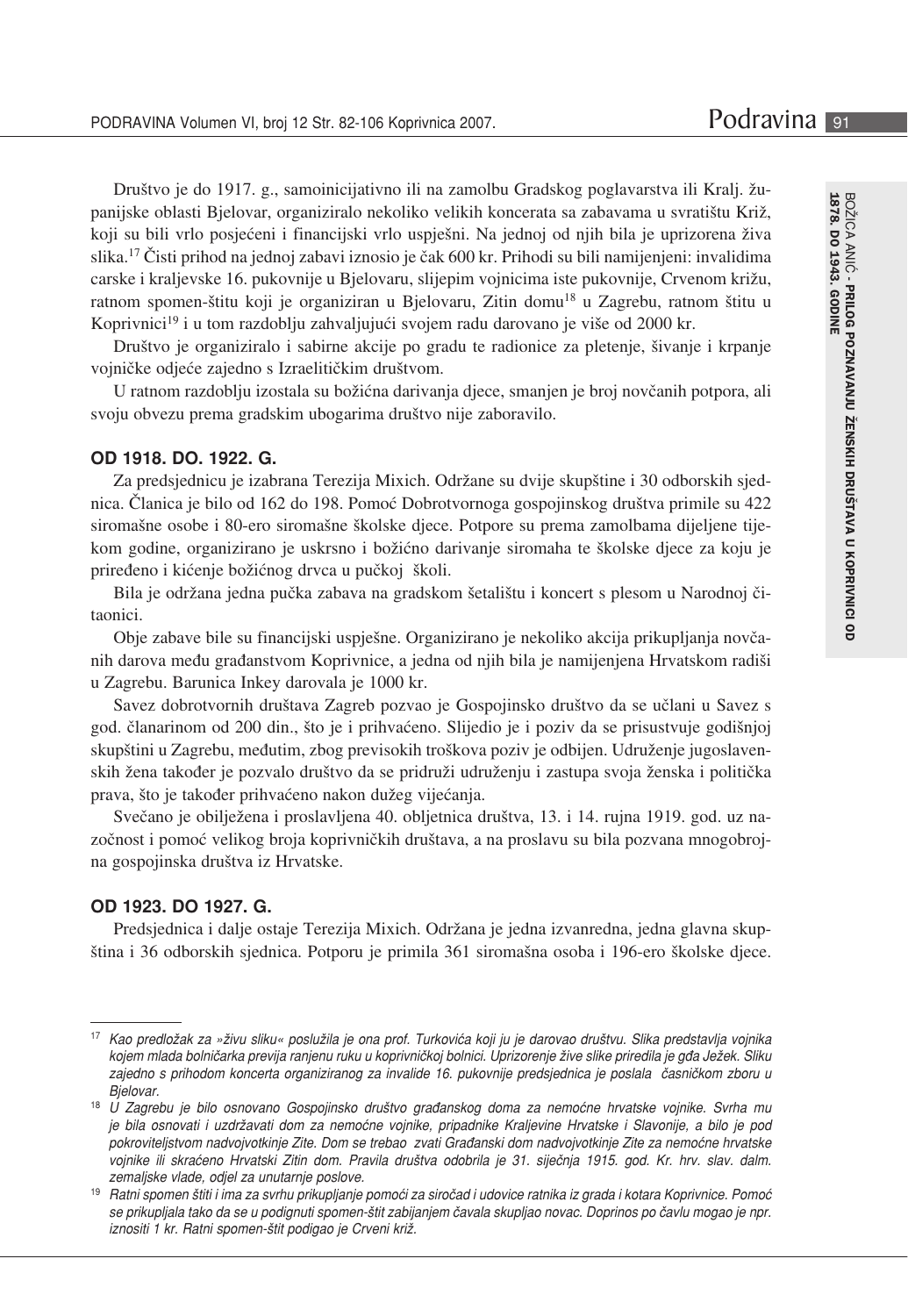Bilo je dodijeljeno nekoliko mjesečnih potpora po 20 i 30 din. Izdatak za sirotinju iznosio je u tom razdoblju više od 10.000 din.

Budući da društvo financijski loše stoji, bile su organizirane tri čajanke u prostorijama Domoljuba i u svratištu Križ, Katarinska zabava te nekoliko akcija prikupljanja milodara. Održana su uskrsna i božićna darivanja siromaha.

Društvo je u proteklom razdoblju sudjelovalo i pomagalo pri proslavama domaćih društava: 50. godišnijice Vatrogasnog društva, 50. god. Hrvatskog pjevačkog društva Podravac, 20. obljetnice Hrvatskog sokola, 30. obljetnice Učiteljskog društva te je bilo na otkrivanju spomen-ploče Josipu Kozarcu.

U nekoliko navrata odazvalo se pozivu Narodne zaštite kojim se moli pomoć za Dan siročadi ili pomoć za Dan milosrđa koji se obilježavao 2. studenoga, kao i s 1000 din. pomoći za stradale u potresu u Hercegovini.

Dvadeset četvrtog srpnja 1925. god. umrla je utemeljiteljica, začasna članica društva i njegova pokroviteljica, barunica pl. Inkay, a 12. listopada 1927. god. dugogodišnja članica i predsjednica društva Terezija pl. Mixich. Od obiju se društvo svečano oprostilo.

#### OD 1928, DO 1932, G.<sup>20</sup>

Izabrana je nova predsjednica Terezija Sulimanović te nova pokroviteljica gđa Šešerin.

Ukupno je bilo održano 59 odborskih sjednica, dvije glavne skupštine i jedna izvanredna. Podijeljeno je 311 potpora siromasima, 331 školskoj djeci, nekoliko mjesečnih potpora i preuzeta je hranarina za jedno četverogodišnje dijete koje je ostalo bez roditelja. Članica je 1929. bilo 236. Siromaštvo i neimaština izazvani ekonomskom krizom osjećaju se i u radu društva. Povećanjem broja siromašnih raste pritisak na društvenu blagajnu.

U korist siromašnih održane su čajanka s koncertom na kojoj su gostovali operni pjevač Miloš Zec u pratnji glazbenika gosp. Jurkovića i Fiale iz Zagreba, čajanka u korist siromašne školske djece u prostorijama Domoljuba, dvije baletne večeri s gostima iz Zagreba koje su također bile održane u Domoljubu, a na njima su nastupili primabalerina Mia Čorak i baletni majstori Zagrebačkog kazališta, te jedna diletantska predstava koja se oslanjala na domaće snage. Bila je to predstava »Običan čovjek« koju je uvježbao prof. Klučka. Održana je i jedna reduta na kojoj se birala najljepša maska i još jedna zabava pod nazivom »Slavenska veče«.

Sve su zabave bile vrlo uspješne, pa je tako čisti prihod po zabavi iznosio i do 4500 dinara.

Organizirana su uskrsna i božićna darivanja siromašnih, kao kićenja božićnog drvca (četiri puta) u pučkoj školi za siromašnu školsku djecu, a bila je dodijeljena i pomoć siromašnim gimnazijalcima.

Društvo je također bilo pozivano na sve važnije društvene događaje u gradu. Sudjelovalo je na velikoj pokretnoj poljoprivrednoj izložbi 1929. god koja je održana u školi, bilo je na 55. obljetnici DVD-a, sudjelovalo je u prikupljanju novčane pomoći za proslavu 25. obljetnice Kunovečke bune i prisustvovalo dočeku kralja Aleksandra koji je 3. srpnja 1931. posjetio Koprivnicu.

Najvažniji je događaj ovog razdoblja obilježavanje 50. obljetnice postojanja društva. Svečanost je uz mnogobrojne goste održana 15. i 16. rujna 1928. god., a na svečanosti je bio i sam predsjednik Saveza dobrotvornih društava Josip Šilović.

<sup>&</sup>lt;sup>20</sup> MgKc, Knjiga zapisnika Dobrotvornog gospojinskog društva u Koprivnici (1931. - 1943.), knj. 3, AZ/Mgkc.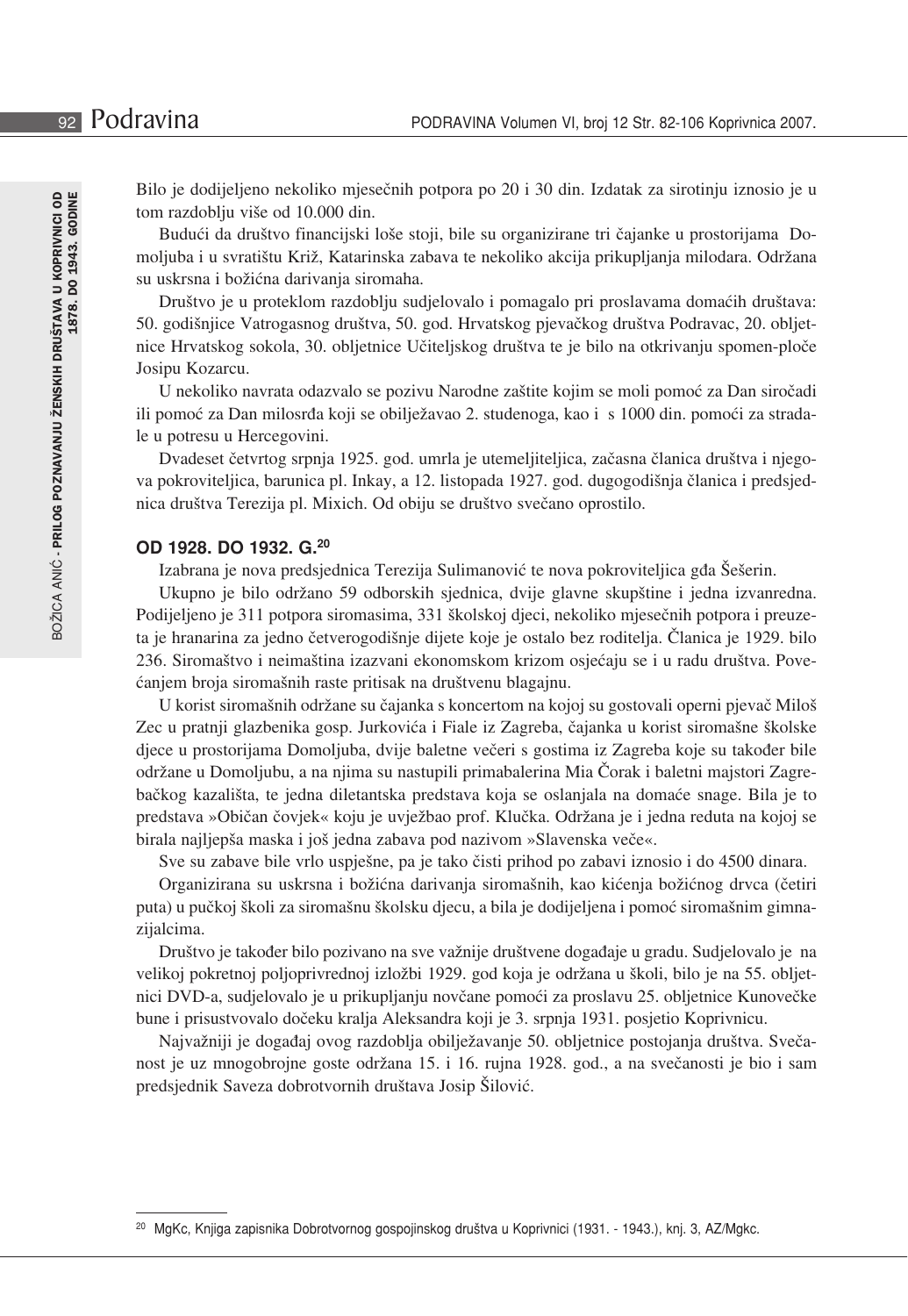# OD 1933, DO 1937, G.

Dužnost predsjednice u proteklom razdoblju obnašala je, premda teško bolesna, Terezija Sulimanović.

Društvo je održalo 64 odborske sjednice, od toga jednu komemorativnu u povodu smrti kralja Aleksandra i jednu žalobnu u povodu smrti pokroviteljice društva gđe Šešerin. Održano je pet redovitih skupština. Članstvo opada. Razlog je u sve težoj materijalnoj situaciji. G. 1933. društvo je imalo samo 120 članica. Do 1936. g. broj je porastao na 156.

Uskrsnu novčanu potporu od 10 din. primilo je 300 siromaha, božićnu 448 i 407 siromašnih školskih učenika. Mjesečne potpore po 30 din. dobivalo je šest osoba. Društvo je imalo jednog štićenika za kojega je mjesečno izdvajalo 100 din., a bio je smješten u samostanu časnih sestara Družbe Kćeri Božje ljubavi. Velik problem društvu zadaje sve veći broj siromašnih jer je gradska općina 1933. god. ukinula potporu siromašnima. Zbog toga su 1935. god. pozvana koprivnička društva na sjednicu gradskog načelništva, na kojoj se raspravljalo o mnogobrojnoj sirotinji, na kojoj je prihvaćen zaključak o njihovoj prehrani u pučkoj kuhinji.

Društvo je organiziralo četiri čajanke s plesom i tombolom i dvije zabave. Dobro je bilo prihvaćeno gostovanje pjevača zagrebačke Opere, kao i Čehovljeva predstava »Medvjed«. Od zabave organizirane u Domoljubu uz sudjelovanje glazbenika Sloge iz Pitomače nije se mnogo zaradilo, ali građanstvo ju je dobro prihvatilo, a zabava s Night club jazzom iz Zagreba doživjela je silan uspjeh.

Društvo je bilo na svečanom dočeku nadbiskupa Ante Bauera i Alojzija Stepinca, raspravljalo je o promjeni imena u Hrvatsko dobrotvorno gospojinsko društvo, čime bi društvo dobilo hrvatska obilježja, a ciljevi bi ostali jednaki, daje novčanu pomoć za pasivne krajeve Dalmacije od 100 din., sa 250 din. pomaže Wilhelminu Runjanin, kćer pok. Josipa Runjanina koji je uglazbio hrv. himnu, koja živi u Grazu izrazito teško i siromašno i uvodi jednu novinu u svoj rad. Na blagdan Svih svetih na ulazu u groblje postavlja žaru i natpis »U čast mrtvima u korist živima«. Tako je 1936. god. prikupljeno 500 din. Također posjećuju grobove poginulih boraca, kao i grob pokojne predsjednice Terezije Mixich, na kojima se pale svijeće.

Društvo je organiziralo nekoliko izleta. Među ostalim i na Mariju Bistricu.

# OD 1938, DO 1943, G.

Predsjednica društva i dalje je Terezija Sulimanović koju nakon smrti 29. lipnja 1941. god. zamjenjuje dugogodišnja tajnica Sabina Jazvec, koja je zapravo niz godina i obnašala tu dužnost zbog dugogodišnje bolesti Terezije Sulimanović.

Bile su održane 53 odborske sjednice i četiri redovite skupštine.

Društvo je tijekom razdoblja u humanitarne svrhe organiziralo nekoliko vrlo uspješnih zabava. Organiziralo je »Narodno veselje« s tamburaškim zborom Mladost iz Virovitice, čajanku s lukom sreće i plesom u Domoljubu, koncert Dječjeg carstva iz Zagreba sa zabavom koji je polučio izniman uspjeh, jednu Katarinsku zabavu, zatim zabavu s tamburaškim zborom Zajc iz Zagreba. Za tu prigodu domaćini su uvježbali Zagorski tanec, a odbornice su nastupile u narodnim nošnjama, čime su oduševile sve prisutne. Nagradu za najljepšu nošnju dobila je Ruža Ščetinc.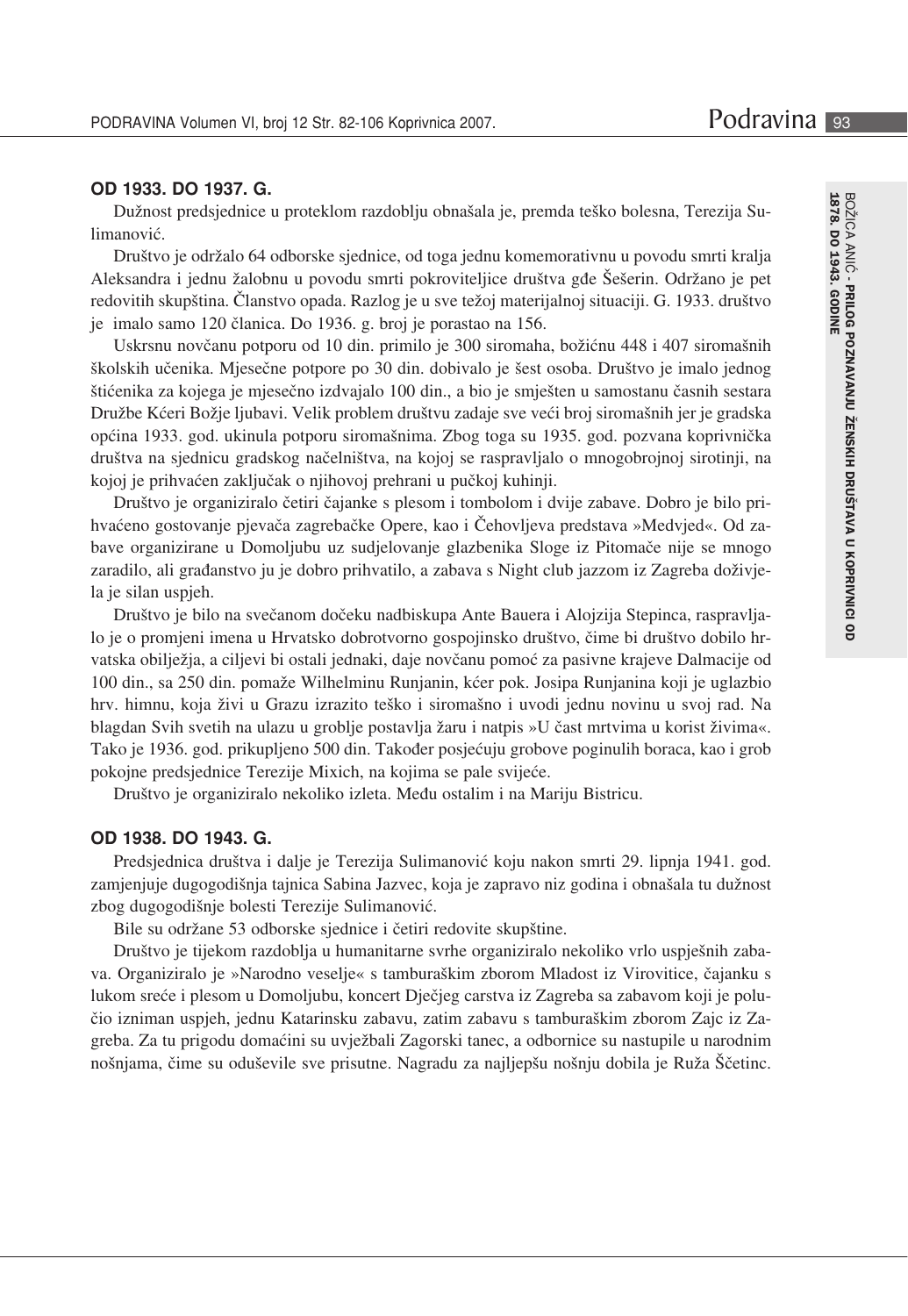Održane su još dvije čajanke u Domoljubu. Čajanka s lukom sreće 1942. god. održana je u korist Pomoći.<sup>21</sup> Čisti prihod iznosio je čak 8000 din.

Uskrsne potpore siromašnima izostale su. Prevelik je broj siromašnih, a društvo nema dovoljno prihoda da bi moglo podmiriti sve njihove potrebe. Osim toga, i druga humanitarna društva pribjegavaju akcijama prikupljanja novčane pomoći pa građanstvo negoduje, kao što je to rečeno na jednoj od odborskih sjednica. Na to je tadašnja predsjednica Terezija Sulimanović odgovorila »neka negoduju, samo neka daju«. Zbog toga je bilo odlučeno da se nešto mora promijeniti u načinu dodjele potpora. Međutim, zbog novonastalih ratnih nedaća to se nije dogodilo.

Prestaje se s tradicionalnim kićenjem božićnog drvca u školi, a s darivanjem siromašne školske djece i gradskih siromaha nastavlja se sve do 1942. god., kad darivanje preuzimaju Ustaška mladež i Pomoć. Na molbu Crvenog križa društvo za božićne blagdane posjećuje ranjene i bolesne vojnike u koprivničkoj bolnici. Za tu prigodu bilo je pripremljeno 45 obilnih i ukusnih paketa, a nešto malo kolača i jabuka uspjele su odbornice podijeliti i partizanskoj djeci.

Društvo pomaže Crvenom križu u prikupljanju pomoći za četničko-komunističke stradalnike iz Bosne, daje novčanu pomoć za siročad poginulih boraca za oslobođenje Hrvatske, na odborskoj sjednici održanoj 9. travnja 1942., u sklopu obilježavanja godišnjice NDH, društvo je trebalo odlučiti i o tome izvijestiti priređivački odbor proslave kako će trajno obilježiti osnutak i proslavu NDH. Zaključeno je da se najboljoj, a siromašnoj učenici Državne realne gimnazije u Koprivnici dodijeli nagrada od 1000 din. za 1942. god., a ubuduće ovisno o financijskim mogućnostima društva.

Društvo je bilo na obilježavanju 30. obljetnice HPD-a Domoljub i 65. obljetnice HPD-a Podravac, dočeku HPD-a Zora iz Chichaga. Pozvano je na suradnju sa Sestrinstvom Crvenog križa, prisustvovalo otkriću spomen-ploče Antunu Nemčiću Gostovinskom i na poziv ustaškog logora 28. veljače 1943. god. bilo na zadušnicama u čast hrvatskih velikana Matije Gupca, Ante Starčevića i Radića, Milana Šuflaja i staljingradskih heroja.

Šezdesetu obljetnicu društvo 1938. nije proslavilo. Svečanost je odgođena za 1939. god. Međutim, društvo je nije nikada obilježilo.

Rad društva tijekom 1941. god. bio je na neko vrijeme obustavljen. Tajnica se zamolbom obratila redarstvenom povjereništvu za nastavak rada. Ravnateljstvo za javni red i sigurnost iz Zagreba odobrilo je njegov nastavak.

Rad društva tijekom 1943. god. sveo se uglavnom na skupljanje pomoći (kolača, vina i voća) za ranjenike, prisustvovanje misama i već tradicionalno, tijelovskoj procesiji. Održane su tri odborske sjednice. Zadnja je održana 11. rujna 1943. god. u predsjedničinu stanu.

## IZRAELITIČKO GOSPOJINSKO DRUŠTVO (ISRAELITISHEN FRAUENVEREIN)

Pronađeni tragovi postojanja društva vezani su uz njegova Pravila, uz neke zajedničke akcije s Katoličkim gospojinskim društvom<sup>22</sup> zabilježene u zapisnicima potonjeg i ponegdje uz vijesti objavljene u koprivničkim novinama. Nije utvrđena godina osnutka, ali da je društvo postojalo 1895. god., govori podatak koji je već naveden.

<sup>&</sup>lt;sup>21</sup> Posebnom Poglavnikovom zakonskom odredbom osnovana je posebna oblast pod nazivom Pomoć sa zadaćom da »pomaže sve siromašne i potrebite na području čitave države i to trajno, a napose u zimskim mjesecima, kad je život mnogo teži i skuplji«. »Pomoć - pomoć bližnjemu zapovijed je Božja i Poglavnikova«, u: Koprivnički Hrvat (Koprivnica), br. 28, 6. prosinca 1941. U Koprivnici je imenovan odbor Pomoći. Predsjednikom odbora imenovan je dr. Široki, Viktor Gajski tajnikom i blagajnikom Franjo Škorjanec i 10 odbornika.

<sup>&</sup>lt;sup>22</sup> Naziv Katoličko gospojinsko društvo katkad je upotrebljavan vjerojatno u smislu razlikovanja društava, kao što je to učinjeno i u ovom slučaju.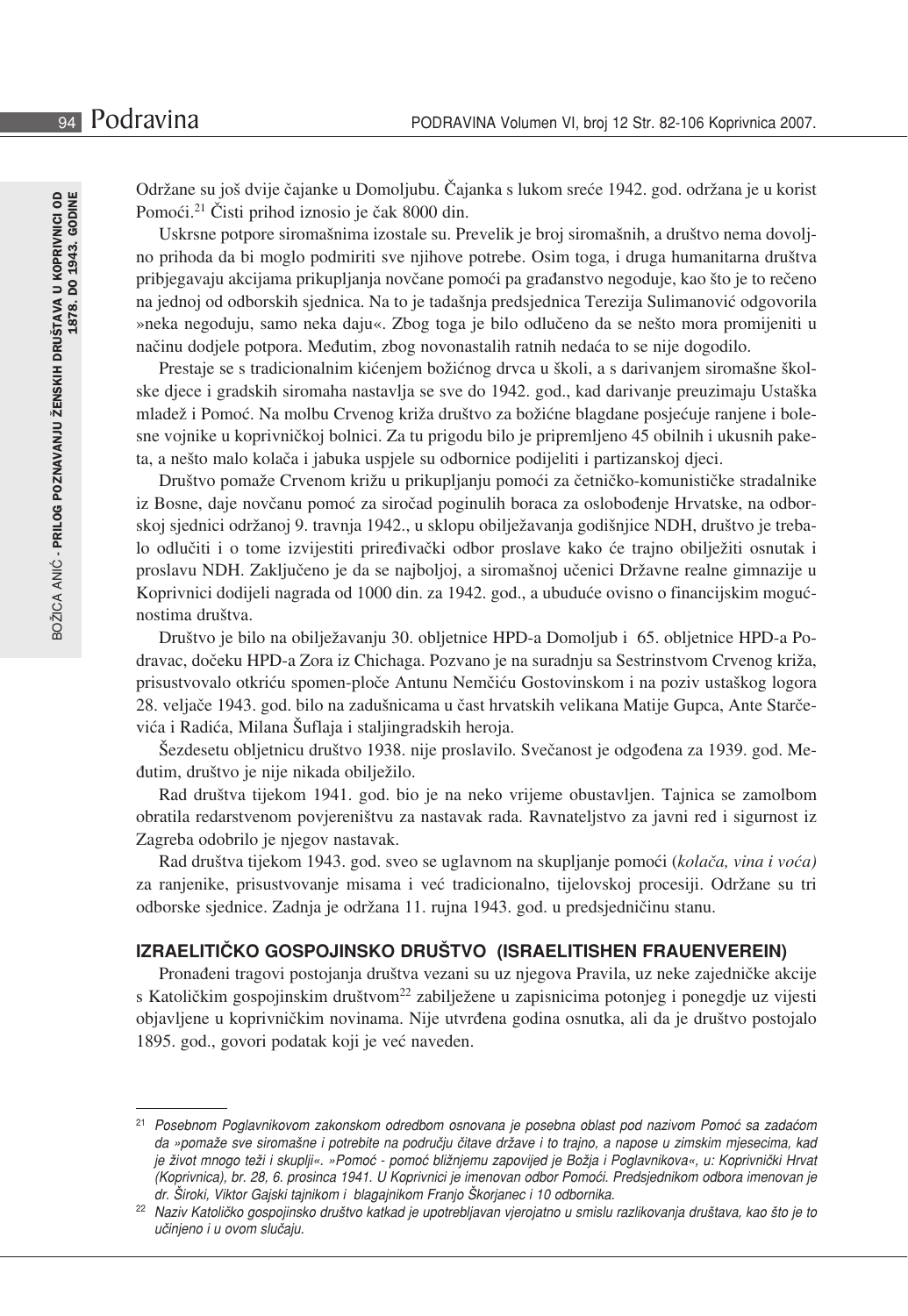Društvena Pravila, za koja se ne može ustvrditi da su ujedno bila i prva, pročitana su i prihvaćena na glavnoj skupštini održanoj 10. ožujka 1907. god. Pravila je potpisala predsjednica Adela Scheyer, a odobrila ih je 22. kolovoza 1907. god. pod brojem 30.694 Kr. hrv. slav. dalm. zemaljske vlade, odjel za unutarnje poslove uz neke manje izmjene.

Društvo djeluje pod nazivom Izraelitičko gospojinsko društvo sa sjedištem u Koprivnici, a svrha mu je: »Materijalno i moralno potpomaganje siromaha koprivničke izr. bogoštovne općine, naročito ženskinja i to ublaživanjem bijede porodica, što su u nuždi, novčanim podupiranjem siromašnih rodilja, siromašnih udova s neopskrbljenom djecom, te sirote djece bez roditelja, nabavljanjem odijela i knjiga siromašnoj dobroj školskoj djeci, te davanjem prinosa za udajnu opremu siromašnim vierenicama«.

Društvo se također financira iz nekoliko izvora. Stalni prihod su društvene članarine, zatim darovi, čisti prihodi zabava priređenih u društvenu svrhu, kamate i prinosi utemeljitelja. Članovi mogu biti redoviti, podupirajući, utemeljitelji i začasni. Izraelitičkim društvom također upravlja glavna skupština, društveni odbor i predsjednica. Blagajničke poslove obavlja blagajnica, a tajničke umjesto tajnice u Izraelitičkom društvu obavlja tajnik.

Nadzor nad radom društva obavlja predstojnik izr. bogoštovne općine koprivničke.

Razlike u radu skupština, odbora i predsjednica obaju gospojinskih društava gotovo da i nema. I jedno i drugo društvo djeluju karitativno. Međutim, razlika između društava pojavljuje se u njihovoj svrsi. Izraelitičko društvo potpomaže siromahe koprivničke izr. bogoštovne općine, a Gospojinsko pomaže sve, bez obzira na vjeroispovijest.

Suradnja između gospojinskih društava je postojala, zajedno su sudjelovala u nekim već gore navedenim akcijama. Znatan broj pripadnica izr. bogoštovne općine bile su članice Katoličkoga gospojinskog društva. Cecilija Deutsch, primjerice, bila je jedna od 8 prvoizabranih odbornica društva, a od 1881. god postala je njegovom potpredsjednicom i tu dužnost obnašala je više od 20 god.

Društvo katkad o svom radu obavještava građanstvo putem lokalnog tiska, pa je tako u Podravskim novinama 1936. god. od 2. veljače izvijestilo o održanoj skupštini na kojoj je izabrana nova predsjednica društva Hermina Eisenstein te novi odbor.

Na glavnoj skupštini 2. veljače 1932. god. prihvaćena su nova Pravila kojima je promijenjen naziv, pa on sada glasi Jevrejsko dobrotvorno gospojinsko društvo sa sjedištem u Koprivnici. Tadašnja predsjednica bila je Matilda Grünvald, potpredsjednica Ruža Fuchs, tajnica Hermina Eisenstein, blagajnica Rika Hirschl, a na izvanrednoj skupštini bilo je 36 članica.

Pretražujući građu, pronađena su i dva podatka koja govore o radu još nekih društva židovskih žena i vrijedno ih je zabilježiti. Prvi upućuje na postojanje društva, a drugi govori o njegovu osnivanju.

Prvi je vezan uz zapisnik odborske sjednice Gospojinskog društva održane 15. travnja 1928. god. na kojoj se raspravljalo o obilježavanju 50. obljetnice. Da bi obilježavanje obljetnice bilo što uspješnije, odlučeno je da se u pomoć pozovu sva tadašnja mjesna društva: Dobrovoljno vatrogasno društvo, Hrvatsko pjevačko društvo Podravac i Domoljub, Prosvjetno udruženje hrvatskih katoličkih žena, Materinstvo, Hrvatski sokol, Židovska žena, Sokolsko društvo, Klub Akademičara, Crveni križ, Barilček (Danica), Učiteljsko društvo, Obrtna organizacija, Izraelitičko gospojinsko dobrotvorno društvo, Seljačka sloga, Hrvatska pravaška omladina i Rezervni oficiri. Pozivu se odazvalo 13 društava, ali među njima nije bila Židovska žena.

Podravske novine br. 5. od 29. ožujka 1930. god. donose vijest: »Skupština cionističkih žena. Organizacija cionističkih žena »Wizo« u Koprivnici održala je u utorak, 25. o. mj., svoju organizacijsku skupštinu, na kojoj je izabrana predsjednicom gđa Sternfeld«.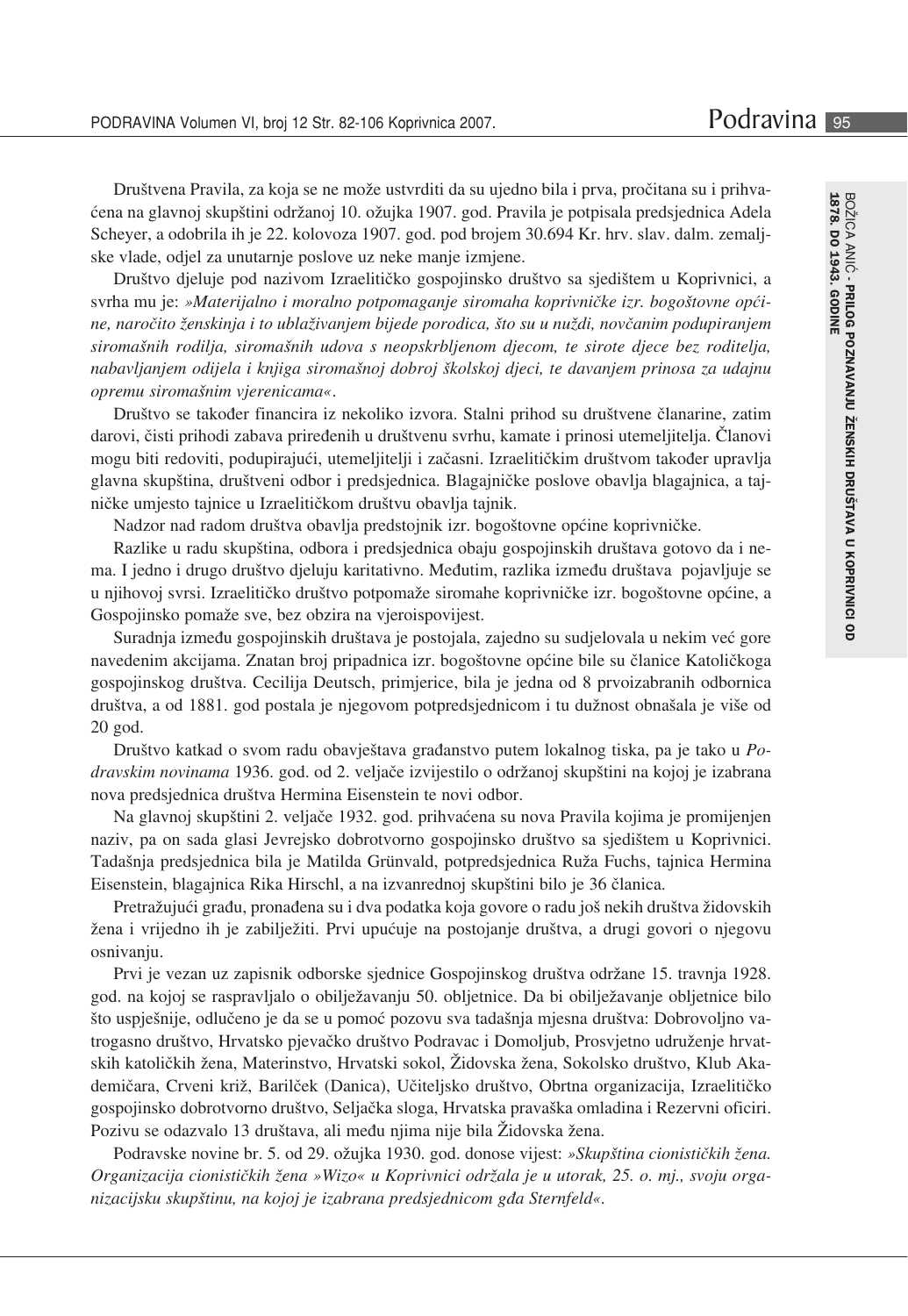# PROSVJETNO UDRUŽENJE HRVATSKIH KATOLIČKIH ŽENA U KOPRIVNICI **OSNIVANJE I ČLANSTVO**

Na poticaj *Hrvatske katoličke sveze Zagreb* gospodin Juraj Špoljar, koprivnički kapelan, sazvao je 8. lipnja 1919. godine u dvorani Domoljub skup katoličkih žena Koprivnice. Pozvane su bile gospođe, gospođice i seljakinje, a kao gošće sudjelovale su i tajnica Hrvatske katoličke

sveze Danica Bedeković te članica Ivka Marušić. Na skupu je izabran i prvi privremeni odbor: predsjednica Terezija Sulimanović, potpredsjednica Agneta Krušec, tajnica Josipa Krušec i blagajnica Irma Grundner. Osnovane su i sekcije te određene gospođe koje će njima upravljati: Materinsko društvo (upravlja Zlata Sudeta), Prosvjetna analfabeta (upravlja Justina Vinner), Djevojačko društvo (upravlja Anka Matišić), Narodnog veza (upravlja A. Solar), Za njegu bolesnika (upravljaju gospođe Koči, Šavor, Leitmajer, Antolković, Kovačić, Zlatar i Kolarić). Tijekom utemeljiteljskog skupa utvrđeno je da udruženje broji 260 članica, kojima je odredena članarina od jedne krune mjesečno. Već na sljedećem sastanku privremenog odbora raspravljalo se o sjedištu udruženja i zaključeno je da Domoljub nije prikladan zbog gostionice koja je smještena u istoj zgradi. Odlučeno je da će se od Gradskog poglavarstva tražiti



prostorija u pučkoj školi u vrijeme kada se ne održava nastava, i to za sastanke odbora i rad analfabetskog tečaja. Na istom je sastanku, na prijedlog predsjednice gospođe Terezije Sulimanović i članice odbora gospođe Zlatar, pokrenut rad sekcije za šivanje te je Gradskom poglavarstvu poslan zahtjev za ustupanje učionice sa strojevima i drugim predmetima potrebnima za krojenje i šivanje u sklopu Pučke škole. Na sjednici 14. srpnja predstavljena su pravila društva, sastavljena u Hrvatskoj katoličkoj svezi i poslana vladi da ih odobri.<sup>23</sup> To je učinjeno 29. prosinca 1919. pod brojem 60246 i s potpisom bana dr. Tomljenovića. Njima se uređuju pitanja djelovanja, članstva, svrhe udruženja, upravljanja udruženjem i imovinom. Navodimo nekoliko napomena o članstvu: članom može postati svaka neporočna katolkinja, koja je navršila 15. godinu i koju odbor primi. O primanju u članstvo odlučuje odbor, koji nije dužan svoje odluke obrazlagati, a članovi se dijele na utemeljitelje, potporne, redovite i počasne. Utemeljitelji plaćaju jednokratnu članarinu od 50 kruna, potporni članovi 40, a redoviti jednu krunu mjesečno<sup>24</sup>. Članovi udruženja mogu biti žene, ali i muškarci. Aktivno i pasivno pravo glasa imaju samo redoviti članovi.

# **AKTIVNOSTI**

Društvo je nepolitičko, a svrha mu je: raditi za prosvjetni, gospodarski i socijalni napredak svojih članova po katoličkim načelima, a napose: 1) buditi moralnu, socijalnu i nacionalnu svijest hrvatskoga ženskog svijeta; 2) unositi novi poziv rada svim na područjima narodnog života. Da postigne svoju svrhu, društvo će: a) priređivati predavanja, naučne izlete, sastanke i tečajeve, primjerene naobrazbi, dobi i staležu svojih članova; b) osnovati društvenu knjižnicu i čitaonicu;

<sup>&</sup>lt;sup>23</sup> MGKc, Ljetopis Prosvjetnog udruženja hrvatskih katoličkih žena u Koprivnici, Koprivnica, 1919. - 1942., AZ/MGKc,  $r_{I}$ 

<sup>24</sup> Kao što je već navedeno, ova svota određena je na utemeljiteljskom skupu.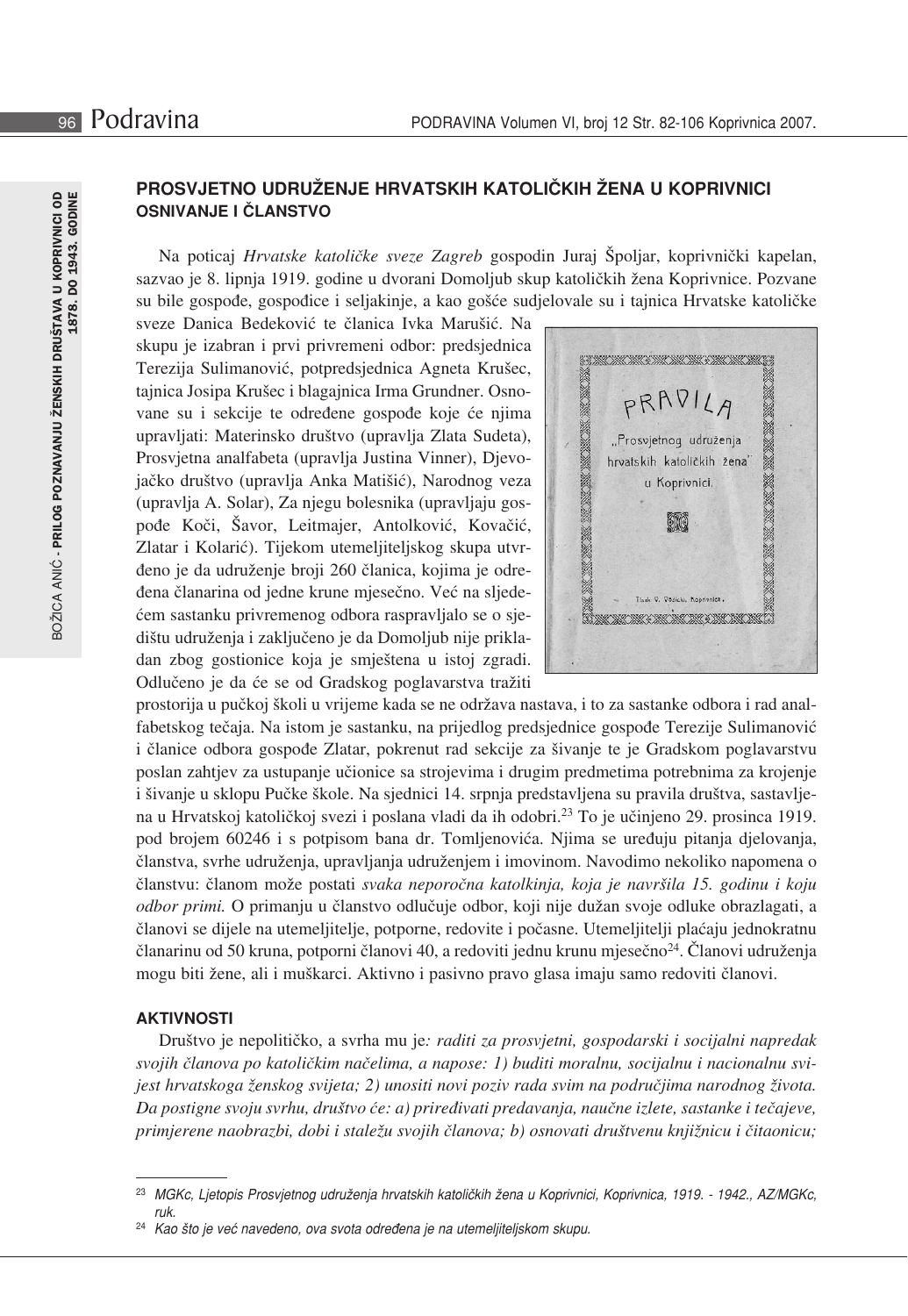c) bodriti svoje članove na štedljivost i razumno kućanstvo; d) sudjelovati u rješenju socijalnog pitanja na temelju katoličkih načela; e) praktički širiti svaku vrstu umjetnosti, priređujući predstave, koncerte i druge plemenite zabave; f) nastojati da se podijeli rad u sekcije kao socijalnu, karitativnu, prosvjetnu, kulturnu, glazbenu (napose »cecilijanski zbor«) i druge koje će raditi prema svrsi društva. <sup>25</sup>

#### Prvih pet godina

Od srpnja 1919. u sklopu društva djeluje i sekcija Djevojačko društvo Srca Isusova, čija je svrha štovanje Srca Isusova i odgajanje djevojaka za društveni život. Članice te sekcije svake prve nedjelje u mjesecu idu na pričest, prigodom klečanja drže počasnu stražu, a na predavanjima, deklamacijama i pjevanju sastaju se svake druge nedjelje u mjesecu. Sekcija broji 30 članica, a njome upravlja Justina Viner, učiteljica u Pučkoj školi u Koprivnici.

Tečaj za analfabete s radom je počeo 17. kolovoza. Održavao se nedjeljom i imao je petnaest polaznika. Voditeljica tečaja bila je gospođa Zlata Sudeta, učiteljica. Već spomenuta šivaća sekcija svoj prvi sat održala je 18. kolovoza, i to za 15 učenica. Voditeljica sekcije bila je Anka Ščetinec, a predavanja su vodile četiri skupine učiteljica koje su se svakog mjeseca izmjenjivale. U sklopu te sekcije skupina učiteljica podučavala je i o tehnikama ručnih radova.

Društvo sudjeluje na proslavi 40. obljetnice Dobrotvornoga gospojinskog društva u Koprivnici, s kojim surađuje i pri realizaciji božićnog darivanja siromašnih. Naime, članice Dobrotvornoga gospojinskog društva prikupile su tkanine od koprivničkih trgovaca, a šivaća sekcija Prosvjetnog udruženja izradila je haljine i pregače koje su podijeljene siromašnima. Dana 29. veljače 1920. udruženje preuzima skrb nad kapelicom Majke Božje Žalosne (»Grantule«). Osim redovitog čišćenja i održavanja, priređuju se pobožnosti na Veliki petak i tijekom svibnja, a novac prikupljen tom prilikom ulažu u obnovu i uređenje same kapelice. Ljeto 1920. za udruženje postaje vrlo bitno zbog raskola među članstvom, koji se dogodio pod utjecajem pokreta reformiranih svećenika za osnutak »narodne crkve« koji traže da društvo nastavi svoj rad u prosvjetnom i karitativnom dijelu te da religioznost ostane privatna stvar svakog člana. Taj prijedlog nije prihvaćen pa udruženje nastavlja s radom kao i do tada. Nastavlja se rad sekcija: djevojačko društvo održalo je 22 predavanja (6 socioloških, 7 apologetskih, 6 o pojedinim krepostima i 3 o gospodarstvu), analfabetski tečaj imao je 15 polaznika, a tečaj šivanja 53. Održana je i prva glavna skupština na kojoj su podneseni izvještaji i prihvaćeni prijedlozi o proširenju aktivnosti. Predložen je tako osnutak materinskog društva i knjižnice, a potaknuto je i održavanje javnih predavanja te uvođenje »narodnog karaktera« tečaja za šivanje. Materinsko društvo počinje s radom 21. studenoga 1920.<sup>26</sup>

Tijekom 1921. članice nastavljaju s redovitim aktivnostima: prikupljanjem novca i šivanjem odjeće za siromašne, održavanjem i organizacijom pobožnosti u kapelici Majke Božje Žalosne te održavanje tečajeva i predavanja. Godine 1922. i 1923. važne su za rad udruženja zbog problema s prostorom u kojem djeluje. Naime, Gradsko poglavarstvo nalaže upravi Pučke škole da svoj prostor ne ustupa nikomu bez dozvole poglavarstva. Zbog navedenog razloga udruženje ima ozbiljnih teškoća u provođenju aktivnosti: sjednice odbora mora održavati u privatnim stanovima, a i analfabetski tečaj mora prekinuti s radom. Šivaći tečaj održava se u stanovima članica. Sve to pridonijelo je pokretanju postupka gradnje Katoličkog doma u kojem bi djelovala sva katolička društva. Organizirano je prikupljanje novca za gradnju. Dom je dovršen u listopadu 1923., a posvećen je 6. siječnja 1924. pa udruženje nastavlja s redovitim aktivnostima.

<sup>&</sup>lt;sup>25</sup> Pravila »Prosvjetnog udruženja hrvatskih katoličkih žena u Koprivnici«, Koprivnica, 1919., str. 3 i 4.

<sup>&</sup>lt;sup>26</sup> O aktivnostima ovog društva bit će riječi u posebnom poglavlju pa ih stoga ovdje ne navodimo.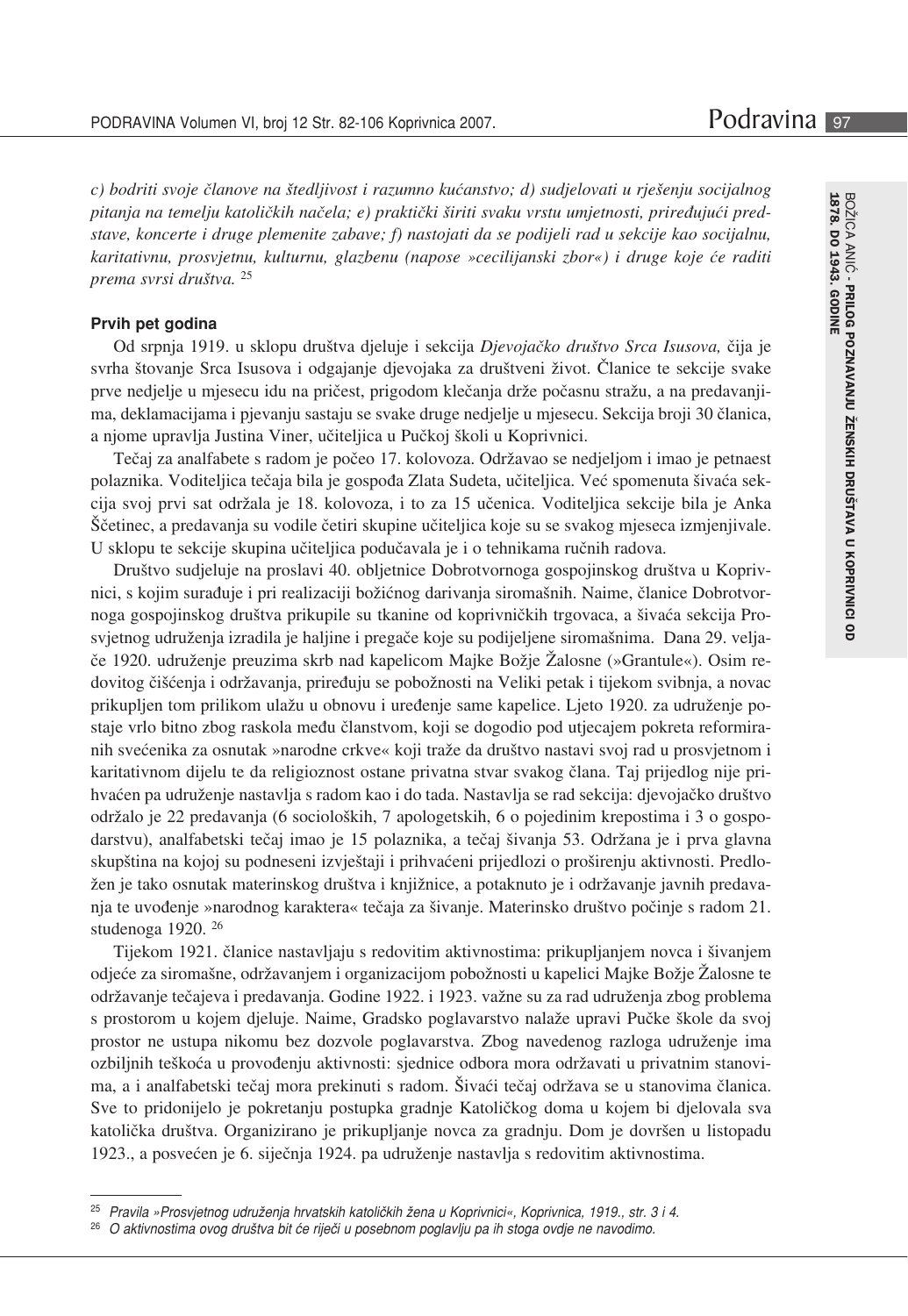## Aktivnosti udruženia od 1925. do 1930. g.

Navedeno razdoblje karakterizira nastavak provođenja već navedenih aktivnosti, ali i uvođenje novih: tijekom 1925. organizirano je prikupljanje knjiga za osnutak društvene knjižnice te potpisa u znak protesta protiv prijedloga »po žene nepovoljnog zakona o pravu nasljeđivanja«<sup>27</sup> Tijekom 1926. godine jedna od najzahtjevnijih aktivnosti bilo je svakako organiziranje izložbe »Mati i dijete« koja je u suradnji s Epidemiološkim zavodom iz Zagreba postavljena u tri prostorije Katoličkog doma. U prvim dvjema prostorijama izloženi su predmeti Ministarstva narodnog zdravlja - odjela za socijalnu medicinu, kojima je prikazana skrb za zdravlje majke i djeteta, njega djece, bolesti djece i sl. Trećom prostorijom nazvanom »seljačka soba« bili su prikazani uvieti u kojima je živjela većina djece na području Podravine u tom razdoblju. Izložbu je posietilo oko šest tisuća ljudi. U sklopu spomenute akcije, u dvorani Domoljub održano je i prikazivanje dvaju filmova te predavanje o njezi djece i zaraznim bolestima, s oko 800 sudionika.<sup>28</sup> Navedena izložba ponukala je članice udruženja da pokrenu vrlo važnu inicijativu osnutka školske poliklinike u Koprivnici. Tijekom 1926. u tu su svrhu provedene sljedeće aktivnosti: poslana je molba Higijenskom zavodu koji je prosljeđuje nadzornici svih školskih poliklinika, doktorici Ristović. U njezinu odgovoru od udruženja se traži da osigura dvije čekaonice, besplatnu zubnu ambulantu, besplatno liječenje uha i oka te liječenje ostalih bolesti. Na zamolbu udruženja upućenu Gradskom poglavarstvu kojom se moli osiguranje prostora stiže pozitivan odgovor i ustupanje podrumskih prostorija Realne gimnazije koje će Grad i adaptirati.<sup>29</sup> Sve troškove za potrebnu opremu (namještaj i uređaje) te plaće zaposlenih snosila je država. Članice udruženja prikupljale su novac za nabavu platna i sličnih predmeta potrebnih u radu Poliklinike. Njezino svečano otvorenje održano je 18. ožujka 1928. godine.

U idućem razdoblju održavaju se redovite aktivnosti udruženja, kao što su božićno darivanje, održavanje kapelice na Grantulama i sudjelovanje u crkvenim svečanostima. Analfabetski i šivaći tečajevi održavaju se ovisno o zainteresiranosti polaznika. Udruženje 12. kolovoza 1928. godine sudjeluje na sprovodu Stjepana Radića, a 15. i 16. rujna na proslavi 50 godina Dobrotvornoga gospojinskog društva u Koprivnici. Pokrenuta je još jedna važna inicijativa za osnivanje »sirotišta za zapuštenu djecu koja su bez roditelja prepuštena sama sebi, izložena svemu zlu, da ih se istrgne iz moralnoga i materijalnoga zla u najnježnijoj dobi«.<sup>30</sup> No zbog različitih teškoća u organiziranju sirotište je tek 1930. privremeno otvoreno u samostanu časnih sestara Kćeri Božje ljubavi kamo je smješteno troje siročića. Gradsko poglavarstvo za njih je osiguralo novčanu mjesečnu potporu, a udruženje je nabavilo dječje krevetiće i ostalu opremu potrebnu za djecu. Nakon kraćeg djelovanja sirotište je zatvoreno jer je uprava samostana otvorila vlastito. U prosincu 1928. godine u Katoličkom je domu održana izložba narodnih vezova iz zbirke Stjepana Šajnovića iz Osekova. U tri dana izložbu je posjetilo oko 800 ljudi. Udruženje je sudjelovalo u financiranju građevinskih radova na kapelici na Grantulama te Katoličkom domu, održavana su predavanja, pobožnosti, humanitarna darivanja siromašnih i ostale redovite aktivnosti. U navedenom razdoblju zanimljiva je akcija prikupljanja potpisa protiv ukidanja vjerske nastave u školama, koju je Hrvatski katolički narodni savez proveo u svibnju 1930. godine.

- 29 Isto.
- 30 Isto.

<sup>27</sup> MGKc, Lietopis Prosvjetnog udruženja hrvatskih katoličkih žena u Koprivnici, Koprivnica, 1919. - 1943., AZ/MGKc, ruk.

<sup>28</sup> MGKc, Ljetopis Prosvjetnog udruženja hrvatskih katoličkih žena u Koprivnici, Koprivnica, 1919. - 1943., AZ/MGKc, ruk.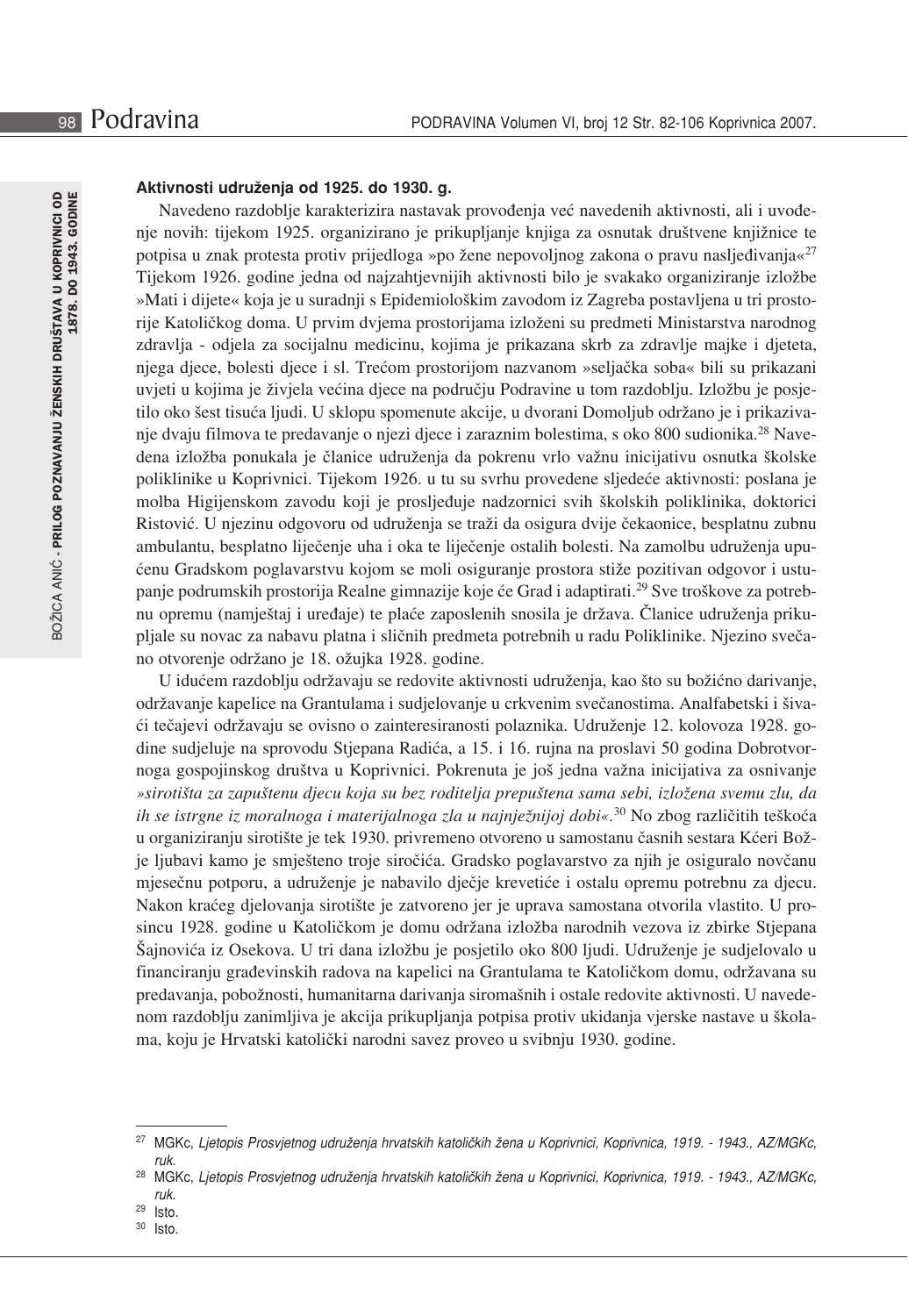Dvanaestog listopada iste godine održana je proslava desetogodišnjice rada društva. Osim svete mise zahvalnice i svečane skupštine, organizirana je i svečana akademija u dvorani Domoljub s vrlo bogatim glazbenim programom.

#### Aktivnosti u razdoblju od 1931. do 1935. g.

Idućih pet godina rada udruženja obilježile su redovite aktivnosti: održavanje tečaja šivanja, (održavanja analfabetskih tečajeva zabranjeno je na državnoj razini) te praćenje crkvenih aktivnosti i akcija drugih katoličkih udruženja. Čini se da je veći naglasak stavljen na karitativne aktivnosti: zbrinjavanje djece iz sirotišta, božićno darivanje, financijsku pomoć siromašnim udovicama i rodiljama, obiteljima s puno djece, siromašnim bolesnicima, nabavu knjiga za siromašne dake te obnovu crkvenih prostora: skupljani su prilozi za uvođenje električne rasvjete i križni put u župnoj crkvi.

#### Posljednje godine rada

Osim redovitih aktivnosti udruženja (sudjelovanja u svim crkvenim svečanostima, procesijama i klečanju, božićnog darivanja siromašnih, dodjele potpora za lijekove, školske knjige, pogrebne troškove, pomoći siromašnim rodiljama i slično), jedna od najvažnijih akcija bila je organiziranje pučke kuhinje u prostorijama Katoličkog doma. Članice udruženja preuzele su pripremu i podjelu hrane, a u 78 dana rada kuhinje pripremljeno je 5150 obroka. Organiziranje kuhinje provedeno je u sklopu katoličke akcije.<sup>31</sup> U srpnju 1939. godine, na poziv Seljačke sloge, udruženje je sudjelovalo u prikupljanju pomoći stradalima od poplave u Koprivnici. Idućih godina nastavljaju se aktivnosti organiziranja pučke kuhinje. Tako je 1940. u razdoblju od 90 dana bilo podijeljeno 6059 obroka, a već sljedeće godine 8999 obroka. Početkom Drugoga svjetskog rata 1941. godine nakratko se obustavlja rad društva. Tijekom tog razdoblja umire dugogodišnja predsjednica udruženja gospođa Terezija Sulimanović. Već u kolovozu iste godine tajnica Sabina Jazvec (koja će poslije preuzeti predsjedničku funkciju) podnosi zamolbu Gradskom redarstvu za dopuštenjem daljnjeg rada. Nakon mjesec dana, 19. rujna, stiže odobrenje za rad pa udruženje nastavlja redovite aktivnosti: šivanje odjeće za siromašne đake, organiziranje pučke kuhinje (tijekom 83 dana podijeljeno je 6520 obroka, ali ne uvijek s kruhom koji je zbog teških prilika i strogih propisa bilo teško nabaviti). Posljednje zabilježene aktivnosti provedene su tijekom 1942. godine. Na proslavi obljetnice osnutka Nezavisne Države Hrvatske 10. travnja 1942. udruženje preuzima obvezu gradnje spomen-kapelice u čast Kraljice mira. Kapelica je sagrađena u blizini tvornice »Danica« i posvećena 15. studenoga 1942. Novac preostao od gradnje podijeljen je siromašnim majkama.

# **MATERINSKO DRUŠTVO U KOPRIVNICI**

# Osnivanje i članstvo

Materinsko društvo prvi se put spominje uz osnutak Prosvjetnog udruženja hrvatskih katoličkih žena u Koprivnici, kada je na inicijativnom sastanku 8. lipnja 1919. izabran privremeni odbor i osnovane sekcije. Materinsko društvo spominje se na prvome mjestu, a navedeno je i da njime upravlja Zlata Sudeta. No analizom navedenih aktivnosti nije uočen njegov daljnji rad. 32

 $31$ Društvo Katolička akcija u Koprivnici osnovano je u studenome 1936. prema sugestiji A. Stepinca i njime se ujedinjuju sva katolička društva, MGKc, Ljetopis Prosvjetnog udruženja hrvatskih katoličkih žena u Koprivnici, 1919. - 1943., AZ/MGKc, ruk.

<sup>32</sup> MGKc, Ljetopis Prosvjetnog društva Hrvatskih katoličkih žena u Koprivnici, 1919. - 1942., AZ/MGKc, ruk.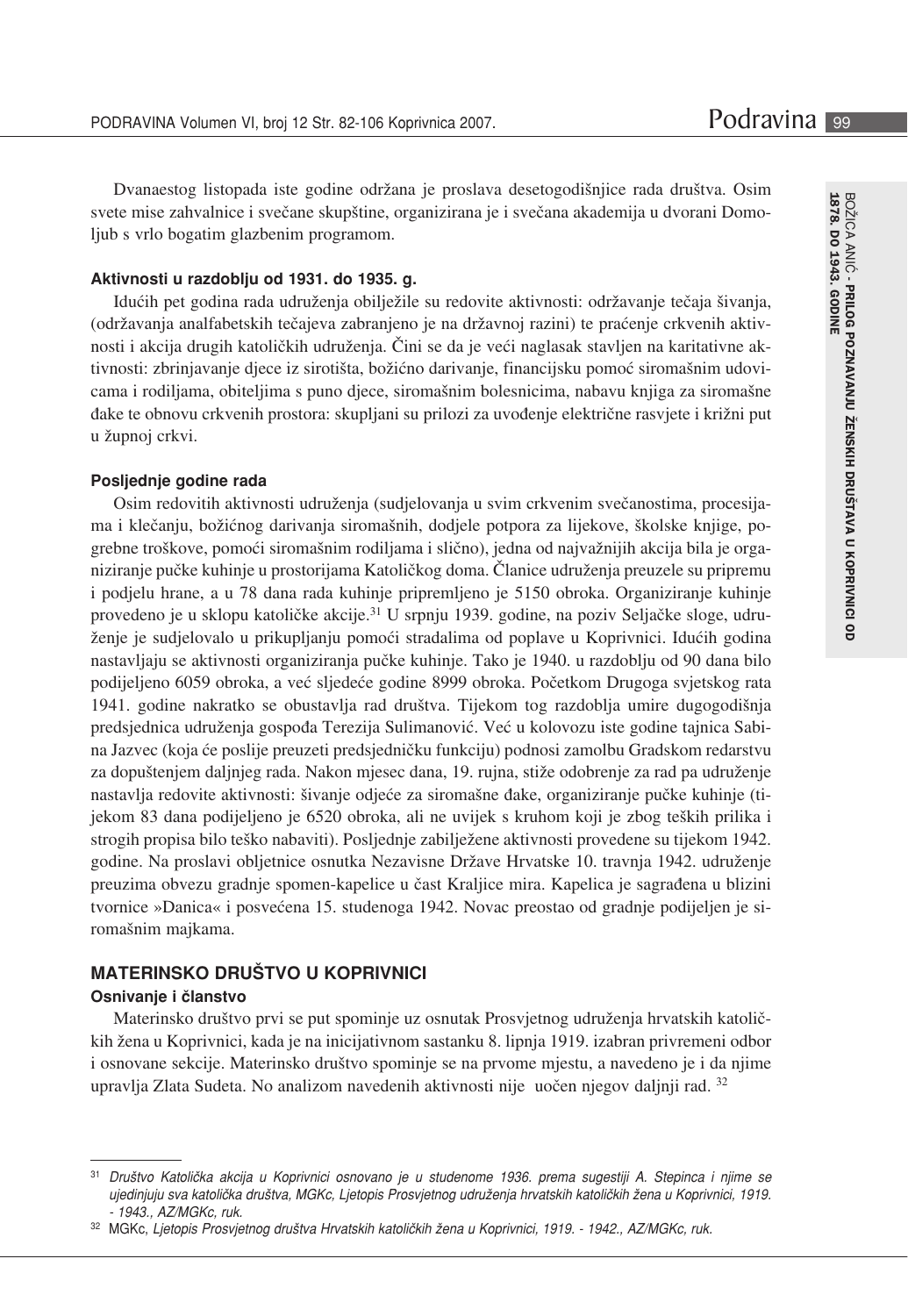BOŽICA ANIĆ - PRILOG POZNAVANJU ŽENSKIH DRUŠTAVA U KOPRIVNICI OD<br>1878. DO 1943. GODINE

Tek 1920. godine počiniu prve ozbiline aktivnosti vezane uz osnutak Materinskog društva u Koprivnici. Tako 21. studenoga 1920. godine Matija Markov, učitelj i kateheta u realnoj gimnaziji u Koprivnici, prvi put poziva majke na inicijalni sastanak. Društvo ipak nije formalno osnovano i nije izabran odbor, ali je dogovoreno da se dva puta mjesečno održavaju predavanja u prostorima koprivničke Ženske stručne škole. Voditelj predavanja bio je Matija Markov. Tek 3. travnja 1921. godine izabran je privremeni odbor Materinskog društva u sastavu: Marija Šavor, predsjednica, Marija Zgorelec, tajnica, Terezija Matiša, blagajnica, te pet vijećnica. Dozvolu za osnutak društvo je tražilo od Nadbiskupskog duhovnog stola, i to pod nazivom Sedam žalosti Majke Božje. Dozvola za rad društva stigla je u dopisu od 21. travnja 1921. broj 3880. Njome se, osim osnutka, regulira i

#### Pravila »Materinskog Društva«.

Fratrum Suraternustary Drustvac, a Drustvac, a Drustvac, a Drustvac, a primar Suraternus (S. Clan drustvac može biti svaka katoličkoj za Sala drustvac premier svih društvac za predstavanje političkoj i specificarski društv

elanova i dobivaju upisnicu kao znak, da su<br>
elanova i dobivaju upisnicu kao znak, da su<br>
primele, Vijeće ima predsjednicu, tajnicu, blagajnicu<br>
vijeće koji sest vijećenica. Vijeće si bira društvo.<br>
Odluke su viječa valjan

začeće B. D. Marije, svaki mjesec jedamput (na dan sastanka).<br>B) Ne po t pu ni oprosti: od jedne godine za svako dobro djelo, što ga članovi učine prema svrsi društva: Sezdeset dana svaki dan, kad izmole društvanu molitvu

mogu nampenu ausana u casuasu.<br>
Napomena: Da »Mat. Društvo« bude kanonski<br>
osnovano, treba ga pripojiti matici, koloj se za<br>
agregaciju jalca malena taksa. Takova je matica<br>
u Rimu: Societas primaria christianarum matrum<br>

#### Društvena molitva.

**Drugio, prečista Djevice i prežalo-**<br>Sna Majko! Preportuči našu dragu djecu<br>presvetomu Srcu Isusovomu, koje svojoj<br>Majci ne odbija ništa. Moli se za njih!<br>Sveti Anđele Čuvaru! Moli se za njih!<br>Sveti Josipe, jaki zaštitnič

- za njih!
- 
- za njih!<br>
silih!<br>
Sveti Ivane, ljubljeni učeniče Gospodinov! Moli se za njih!<br>
Sveti Alogzije! Moli se za njih!<br>
Sveti Alogzije! Moli se za njih!<br>
Sveta Ano, majko Marijina! Moli se za njih!
- Sveta Moniko! Moli se za njih i za nas. Amen.

| Broj                                                             |                                 |
|------------------------------------------------------------------|---------------------------------|
|                                                                  |                                 |
|                                                                  |                                 |
| u naše »Materinsko društvo«                                      |                                 |
| $U$ $19$                                                         |                                 |
| Upravitelj:                                                      |                                 |
| L. S.                                                            |                                 |
|                                                                  |                                 |
| Br. 6799.                                                        |                                 |
| NIHIL OBSTAT.                                                    |                                 |
| Dr. Michael Medjimorec, m. pr.<br>censor,                        |                                 |
| IMPRIMATUR.                                                      |                                 |
| Zagrabiae, die 1. Octobris 1926.                                 | Upisnica u »Materinsko društvo« |
| Dr. Dominicus Premuš, m. pr.<br>cons. Eppus, Vicarius generalis. |                                 |
|                                                                  |                                 |
|                                                                  |                                 |

upravljanje, pa tako biskup dr. Antun Bauer za upravitelja imenuje koprivničkog župnika Juraja Špoljara, a on postavlja za zamjenika Matiju Markova.<sup>33</sup> Formalnoj organizaciji društva pristupilo se na skupu održanom 29. travnja, na kojem je provedena rasprava o tome koje će majke biti primljene u društvo. Donesen je zaključak da će primljene biti: samo čestite kršćanske majke i žene koje žele polaziti društvene sastanke.<sup>34</sup> Prihvaćena je kandidatura za članstvo 38 majki, a svečani prijam planiran je za kraj školske godine. Održan je 2. listopada, i to po obredu općenitom za primanje u društvo.<sup>35</sup> Primljeno je 35 članica, a privremeni upravni odbor ili vijeće upraviteli je potvrdio kao redovito.

 $35$  Isto.

<sup>33</sup> MGKc, Knjiga zapisnika Materinskog društva u Koprivnici, Koprivnica, 1920. - 1927., AZ/MGKc, ruk.

 $34$  Isto.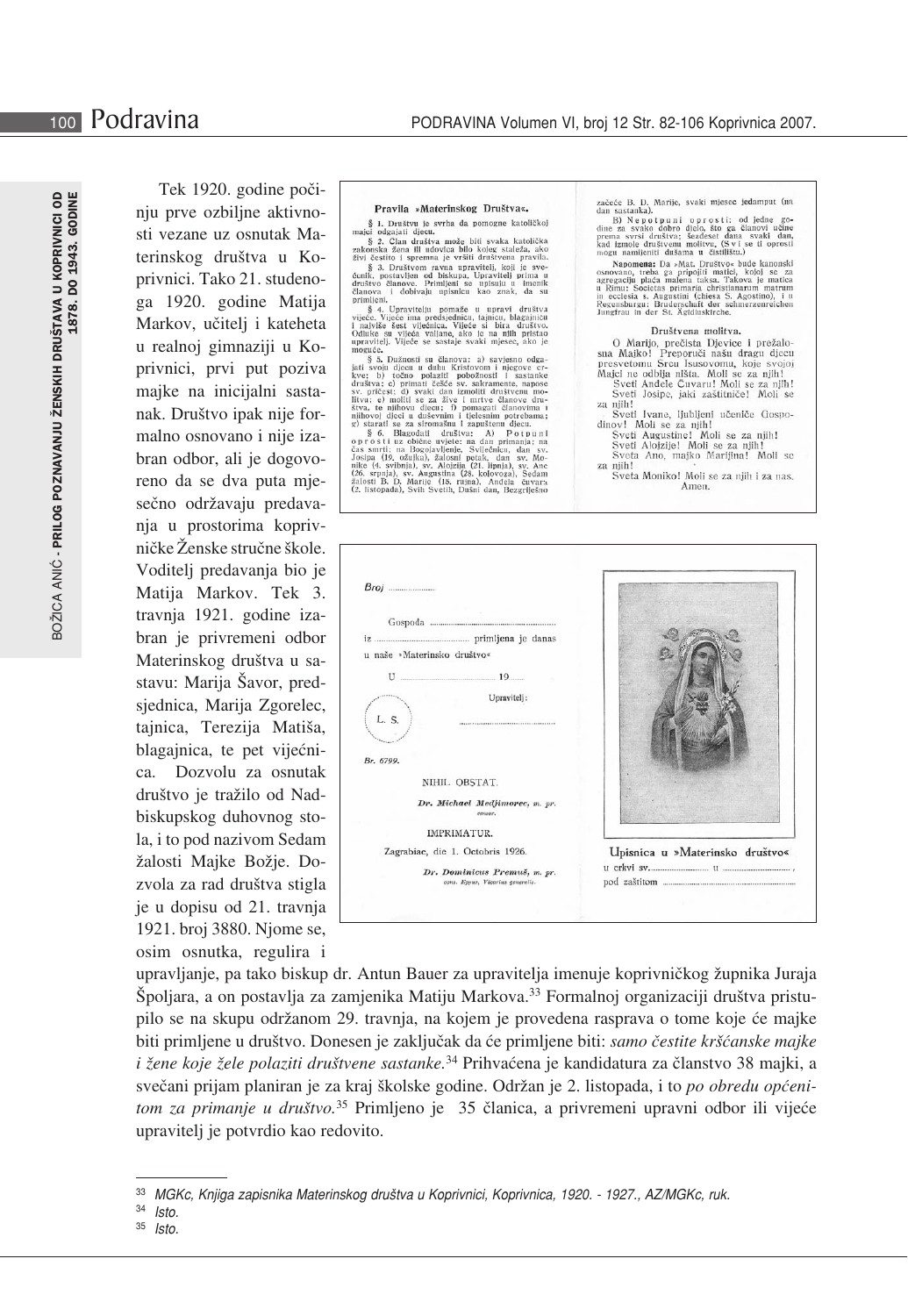

#### **Aktivnosti**

Tijekom godina uspostavljene su aktivnosti koje su redovito provođene svake godine. Sjednice vijeća održavane se jedanput godišnje, i to uoči Svijećnice kako bi se sastavio popis članica koje će biti primljene u društvo. Svečanost primanja održavala se uvijek 2. veljače, i to tijekom svete mise, nakon koje se obvezno priređivala čajanka sa šaljivom tombolom. Među redovitim aktivnostima bile su i zajedničke svete mise i pričesti na blagdane Majke Božje Žalosne i Sedam žalosti Blažene Dievice Marije u kapelici na Grantulama, u Koprivnici. U prvom desetljeću rada redovito su održavane akcije obilježavanja majčina dana, 13. svibnja, prodajom cvijeća po kućama. Dobitak od prodaje dijeljen je siromašnim majkama. Tek 1932. godine u proslavu majčina dana uvedene su neke novine pa osim cvijeća prodaju i srca, polažu vijenac i pale svijeće u kapelici na groblju u čast mrtvim majkama, a u večernjim satima organiziraju u dvorani Domoljub akademiju s pjevanjem, predavanjem i deklamacijama o majci. Jedna od najistaknutijih aktivnosti društva bila

je organizacija već spomenute izložbe »Mati i dijete« tijekom koje su članice društva odradile sva dežurstva.<sup>36</sup> No svakako glavnom aktivnošću smatrana su predavanja organizirana dvaput na mjesec. U prosjeku je tako godišnje održavano dvadesetak predavanja koja je vodio Matija Markov izabirući teme zanimljive članicama. Tijekom 1922. godine govorio je o »samozataji i svladavanju samoga sebe, požudi, zadaći žena, kreposnim ženama u starom i novom zavjetu, strašljivosti, svladavanju srdžbe i netrpeljivosti, oholosti, kada je antipatija i simpatija dobra a kada griešna, dostojanstvu žene«. Idućih godina teme predavanja se mijenjaju pa se tako 1923. najčešće govori o ženama (o svetim ženama, djevicama i mučenicama, o apostolskom radu žene za vjeru kod kuće i na političkom polju, ženi koja je mnogo učinila za spasenje crkve i države na primjerima iz 4. i 9. stoljeća, o modernoj ženi i njezinim krepostima, ženi anđelu u obitelji, o opakim ženama i starim djevojkama). Sljedeću godinu karakteriziraju predavanja o radosti (o veselju i mladeži, radost i Sv. pismo, o veselim ljudima, odnosu radosti i svetosti, o sitnim radostima, o radosti i radu...)<sup>37</sup> Te i slične teme birane su za predavanja tijekom idućih desetljeća rada društva, a bile su vezane uz područja bitna u svakodnevnom životu članica: brak, obitelj, odgoj djece, zdravlje djece, brigu za kuću i vođenje kućanstva, vjeru i uzorno ponašanje. Prva je promjena u rukovođenju društvom nastala 1927. kada mjesto predsjednice preuzima Marija Kovačić. Godine 1934. društvo je imalo 123 članice. Iste godine na mjesto predsjednice izabrana je Ankica Ščetinec, koja na toj dužnosti ostaje do 1939., nakon čega vijeće donosi odluku da društvo daljnji rad nastavlja kao sekcija Prosvjetnog udruženja hrvatskih katoličkih žena u Koprivnici. Od aktivnosti nastavljeno je održavanje zajedničkih svetih misa na prije spomenute blagdane te obilježavanje majčina dana. Posljednja aktivnost zabilježena u izvorima odnosila se na dan 31. svibnja 1942. kada je majčin dan obilježen misom za majke i djecu, misom na groblju za sve mrtve majke te svečanom akademijom u dvorani Domoljub u čast majkama. Novac prikupljen

Izložba »Mati i dijete« održana je od 11. travnja do 2. svibnja 1926. u Katoličkom domu u Koprivnici, a posjetilo ju je 7000 ljudi, pri čemu su dežurale članice Materinskog društva, MGKc, Knjiga zapisnika Materinskog društva u Koprivnici, 1920. - 1927., AZ/MGKc, ruk. (U Ljetopisu prosvjetnog udruženja navodi se broj od 6000 ljudi)

 $37$  Isto.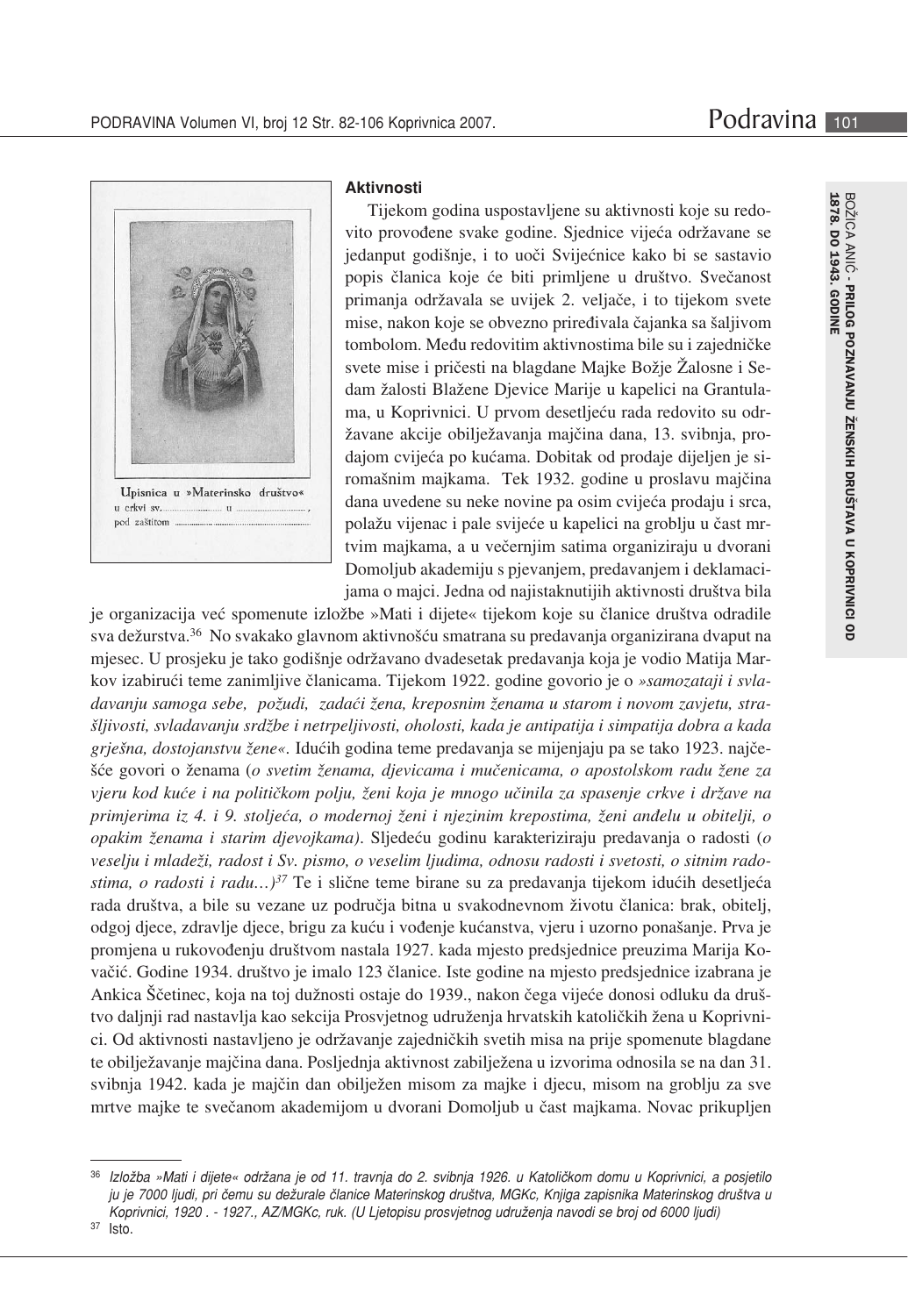tom prilikom ustupljen je oblasti Pomoć<sup>38</sup>, dio je ustupljen za gradnju Kalvarije u Mariji Bistrici te spomen-kapelice u čast Kralijce mira pokraj tvornice »Danica« u Koprivnici.

# **DRUŠTVO HRVATSKA ŽENA**

Društvo Hrvatska žena osnovano je u Zagrebu u siječnju 1921. godine. Prema njegovim Pravilima, zadatak mu je bio: »da goji medju hrvatskim ženama smisao za društvenost, koja će radjati inicijativom i akcijom na nacionalnom i feminističkom polju, na polju čovječnosti, prosvjećivanja, morala, narodnog zdravlja, društvenosti i privrede«. 39

Prvi spomen imena ovog društva na području Koprivnice pronalazimo u tisku iz 1922. godine. U pozivu kojim se obraća svim zainteresiranim ženama u gradu Koprivnici gospođa Mica Dorčić napominje da je u Zagrebu osnovano Društvo hrvatska žena, a njegov je zadatak: »Gojiti među hrvatskim ženama smisao za društvenost, podizati moral, unapređivati narodnu privredu, uzdržavati narodne običaje i nošnju«. <sup>40</sup> Kako navedeno društvo ima podružnice u svim većim gradovima Hrvatske, pokrenuta je inicijativa za njegov osnutak i u Koprivnici. Poziv se odnosio na osnivački skup koji je trebao biti održan 23. travnja 1922. <sup>41</sup> Do osnutka navedene godine vjerojatno nije došlo, budući da se o osnivanju Hrvatske žene u Koprivnici podaci pojavljuju tek u tisku iz 1941. godine, a podataka o aktivnostima u prijašnjem razdoblju nema. U članku pod nazivom HRVATSKA ŽENA Osnivanje podružnice u Koprivnici navedeno je sljedeće: »Kako je u javnosti poznato, već pred duže vremena osnovano je u Zagrebu društvo pod imenom »Hrvatska Žena«, u kojem su okupljene sve svjesne i čestite Hrvatice.... Do sada su u tom pravcu postignuti sjajni rezultati. Širom domovine osnovano je već 40 podružnica, a sada je došlo i do osnivanja podružnice »Hrvatske Žene« u Koprivnici, da bi i tu njene članice sudjelovale u zajedničkom radu za Boga i Hrvatsku«.<sup>42</sup> Prvi sastanak koprivničke podružnice održan je 8. prosinca 1941. godine, a na njega su bile pozvane predsjednica društva Hrvatska žena Jelisava Horvat<sup>43</sup> te Marija Kumičić, njegova osnivačica.<sup>44</sup> Sastanak je održan u prostoru gradske vijećnice koja je bila puna žena. Kao gošće prisutne su svojim govorima pozdravile Marija Kumičić i Mira Mlinarić, tajnica društva. Govorile su o ulozi i radu društva te o audijenciji članica društva kod Poglavnika koji je izrazio zadovoljstvo radom društva Hrvatska žena.<sup>45</sup> Izabran je i odbor u sljedećem sastavu: Anka Seiwert, predsjednica, Justina Lipnjak, tajnica, Mira Pogledić, zamjenica tajnice, Višnja Serdar, blagajnica, Leopoldina Senjan, zamjenica blagajnice te članice odbora Marija Kovaček, Anka Lončarić, Josipa Canki, Marija Prvčić, Terezija Krleža, Marija Lovrenčić, Anka Pajek, Danica Eichler, Marija Krmpotić, Milka Janeš, Jelka Jurić, Vera Bešenić, Marija Gajski i Slavica Kenda.<sup>46</sup> Društvo nastavlja rad tijekom 1942. godine, i to akcijom održanom u povodu obilježavanja prve godišnjice Nezavisne Države Hrvatske. Kao što je navedeno u tisku, društvo Hrvatska žena »uložit će u korist sada tri tjedna starog sina pok. ustaše Đure Sabo, žrtve četničko komunističke, u štedionicu tisuću kuna koja ostaje uložena do njegove 18 godine te po-

<sup>38</sup> U Koprivničkom Hrvatu, broj 15 od 18. travnja 1942., str. 2, navedeno je: U spomen na 1. godišnjicu Nezavisne Države Hrvatske održale su 9. travnja ustanove i društva u Koprivnici svečane sjednice na kojima je zaključeno: Prosvjetno udruženje hrv. kat. žena podići će u društvu s Trećim redom sv. Franje kapelicu.

<sup>39</sup> Pravila društva Hrvatska žena, Zagreb, 1921., str. 3, 4.

<sup>&</sup>lt;sup>40</sup> Podravski glasnik, br. 17, 23. travnja 1922., str. 3.

 $41$  Isto.

<sup>42</sup> Koprivnički Hrvat, broj 28, 6. prosinca 1941., str. 3.

<sup>43</sup> Gospođa Jelisava Horvat bila je supruga povjesničara Rudolfa Horvata, rođenog u Koprivnici.

<sup>44</sup> Benyovsky, Lucija: društvo Hrvatska žena u Karlovcu, Karlovac, 1996., str. 15.

<sup>45</sup> Koprivnički Hrvat, br. 29, 13. prosinca 1941., str. 2.

<sup>46</sup> Koprivnički Hrvat, br. 29, 13. prosinca 1941., str. 2.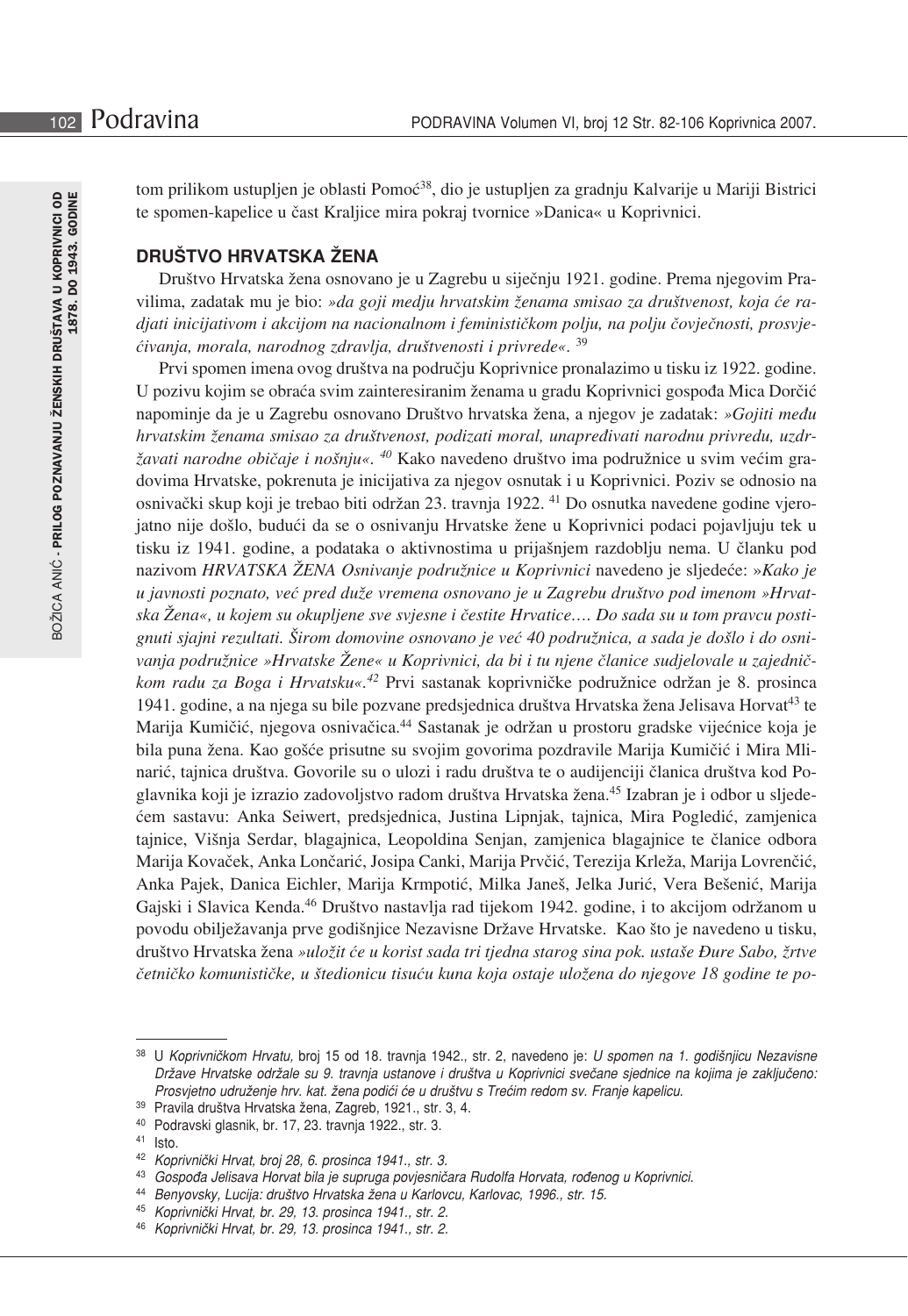dijelivati jednom učeniku od gimnazije Hrvatu godišnju podporu od 1000 kuna«.<sup>47</sup> Od aktivnosti provedenih tijekom godine vrlo je zanimljiva priredba u korist Pomoći. Ona je održana 7. veljače 1942. u Domoljubu. Izvedena je Begovićeva drama Bez trećega, nakon koje je organiziran ples s tombolom luka sreće i izborom najljepše nošnje.<sup>48</sup> Navedena aktivnost posljednja je zabilježena u tisku, što upozorava na to da društvo vjerojatno nakon 1942. godine nije ni nastavilo s radom.

#### **HRVATSKO SRCE U PODRAVINI**

Osnivanje ženske grane Hrvatske seljačke stranke, Hrvatskog srca, počelo je 1936. godine.<sup>49</sup> Iste godine u koprivničkom tisku doznajemo da se i na području Podravine priprema osnivanje njezinih podružnica. Podravske novine tako donose članak pod nazivom

Osnivanje podružnice pripomoćne i dobrotvorne zadruge Hrvatsko srce u kojem se navodi da je i u Koprivnici te svim većim selima Podravine pokrenuta akcija osnivanja podružnica Hrvatskog srca čija je svrha unapređivanje domaće proizvodnje, kućnog obrta i seljačkih narodnih rukotvorina. Dalje se navodi da je na čelu akcije bila gospođa Ruža Vedriš, ali nema podataka o datumu održavanja osnivačke skupštine, nego se dalje navode samo aktivnosti održane pod vodstvom predsjednice koprivničke podružnice.<sup>50</sup> Prvi takav događaj bila je velika skupština u Koprivnici održana 30. lipnja. Gošće skupštine bile su Marija Radić, predsjednica organizacije, gospođa Barić, potpredsjednica, članica odbora gospođa Devčić te mnogobrojne članice podružnica iz okolnih mjesta: Koprivničkog Ivanca, Kunovca, Pustakovca i Novigrada Podravskog. Istog dana poslije podne održana je i druga skupština čiji je domaćin bila podružnica u Drnju, s predsjednicom Ljubicom Tomašić. Osim članica podružnice iz Drnja, na skupu su bile i članice iz podružnica u Torčecu, Đelekovcu, Sigecu, Hlebinama, Gotalovu, Goli i Ždali. Gošće iz Zagreba govorile su o ulozi i zadacima Hrvatskog srca.<sup>51</sup>

Nakon toga Hrvatsko srce nastavlja mnogobrojne aktivnosti čiji je karakter određen već i samim definiranjem organizacije kao »pripomoćne i dobrotvorne zadruge kojoj je svrha podupirati potrebne članove, osnivati posredovališta i razne uredbe za životne olakšice. Pomagati svagdje domaću proizvodnju, kućni obrt i seljačke narodne rukotvorine«.<sup>52</sup> Navodimo nekoliko primjera iz koprivničkog tiska. Godina 1937. najobilnija je aktivnostima, a posebno zanimljivo je održavanje izložbe ručnih radova u Koprivnici od 27. do 29. ožujka. Među brojnim izloženim radovima osobito su se isticali oni predsjednice Ružice Vedriš, a osim nje, izlagale su i gospođe Hranilović, Horvat i Kenda te gospođica Čiković. Osim njih, na izložbi su sudjelovale i domaćice seljakinje iz Staroga Grada koje su izložile brojne i lijepe radove.<sup>53</sup> Svaka podružnica nastojala je izraditi zastavu, pa tako u tisku nalazimo, primjerice, obavijest da se posveta zastave Hrvatskog srca u Kunovcu odgađa zbog Hrvatske seljačke smotre u Koprivnici na sljedeću nedjelju 6. lipnja 1937.<sup>54</sup> O izgledu navedenih zastava svjedoči nam ona podružnice iz Sigeca koja je sačuvana do danas: njezinu podlogu čini hrvatska trobojnica na kojoj je u bijelom polju izvezeno srce ispunjeno crvenim i bijelim kvadratima. U središtu su srca simboli seoskih žena preslica i vreteno. Oko srca izvezene su grančice poljskog cvijeća, u podnožju je natpis Hrvatsko srdce, a

- 52 Isto, br. 27, 4. srpnja 1936., naslovnica.
- 53 Isto, 3. travnja 1937., str. 2.

<sup>47</sup> Isto, br. 15, 18. travnja 1942., str. 2.

<sup>48</sup> Isto, br. 6, 7. veljače 1942., str. 3.

<sup>49</sup> Leček, Suzana: Hrvatska seljačka stranka i žene, Historijski zbornik, god LIX, 2006., str. 114.

<sup>50</sup> Podravske novine, br. 17, 25. travnja 1936., str. 3.

<sup>51</sup> Podravske novine, br. 27, 4. srpnja 1936., naslovnica.

<sup>54</sup> Isto, 29. svibnja 1937., str. 2.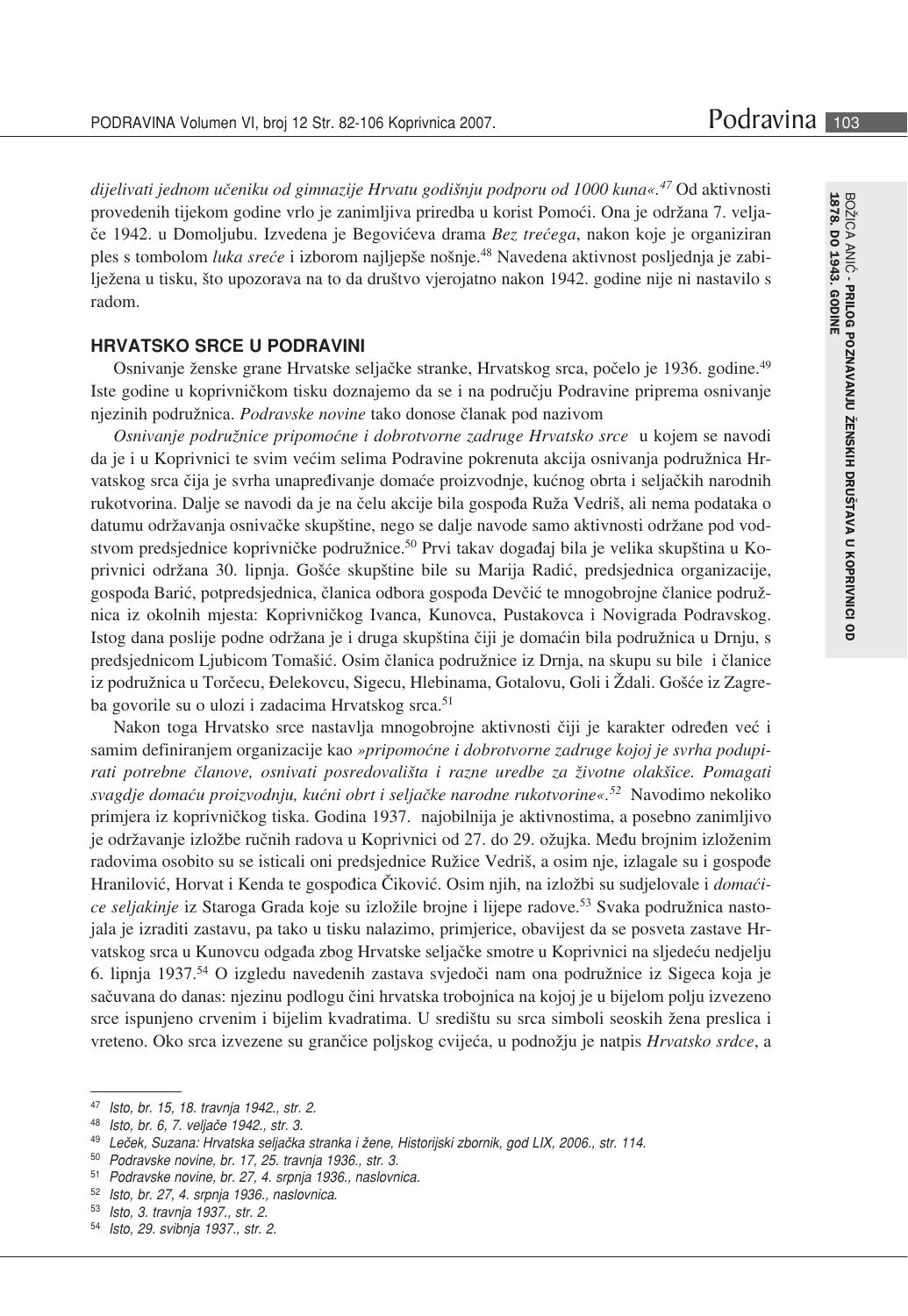u kutovima žito i grožđe. S druge strane prišivena je slika s motivom Bogorodice i djeteta u pozadini crkve u Sigecu u koju ulaze seljaci u nošnjama. U donjem lijevom uglu je grb Hrvatskog srca, a ispod slike izvezen je natpis Marija, kr. Hrvata. Uz zastavu, izrađena je i lenta na kojoj je izvezen tekst: POVJERENIŠTVO ZADRUGE HRVATSKO SRCE - SIGETEC, KUMA BARJAKA GĐA MARIJA UDOVA RADIĆ/IME BARJAKA MARIJA - POSVEĆEN 13. IX. 1936. Isto tako važnom aktivnošću smatrana je izrada nošnji Hrvatskog srca. Izrađivane od bijelog pamučnog ili lanenog platna, krojem i ukrasima podsjećaju na nošnju Posavine. Ukrasi su vezeni različitim tehnikama, najčešće su cvjetni, nešto rjeđe geometrijski, a u izradi prevladava crvena boja. Motive za vez članice su dobivale u središnjici Hrvatskog srca u Zagrebu, a materijal i konac za izradu nabavljale su uglavnom same ili uz pomoć drugih članica.<sup>55</sup> Osim navedenih, zadruga je organizirala različite domaćinske tečajeve i predavanja: u rujnu 1937. za članice i one koje to žele postati koprivnička podružnica objavila je poziv za domaćinski tečaj.<sup>56</sup> Isto tako, 1937. godine i u Hlebinama je održan tečaj kuhanja koji je vodila Marija Novoselec, a osim pripremanja jela, žene su učile i o serviranju, ukrašavanju jela te pravilnoj upotrebi pribora.<sup>57</sup> Održavane su i različite kulturne priredbe i predstave. Kao primjer navodimo mnogobrojne predstave, pučke igrokaze koje su članice podružnica Hrvatskog srca organizirale u svojim mjestima. Teme tih igrokaza bile su redovito vezane uz svakodnevni život i probleme na selu. <sup>58</sup> Vrlo zanimljivo je i predavanje o životu muslimanskih žena održano u gimnastičkoj dvorani Pučke škole u Koprivnici na kojem su bile članice Hrvatskog srca, a održano je na poticaj podružnice iz Koprivnice.<sup>59</sup> Svakako vrlo važna bila je karitativna strana rada zadruge, koja se prije svega odnosila na prikupljanje pomoći za stradale od različitih, najčešće prirodnih nepogoda. Tijekom 1937. godine na razini cijeloga Koprivničkog kotara prikupljana je pomoć za stradale od tuče u Hrvatskom zagorju te od poplava u Koprivničkom kotaru. Prikupljane su živežne namirnice.<sup>60</sup> Iduće godine članice su osigurale novčanu pomoć za stradale u Hrvatskom zagorju, krumpir koji je predan odboru za zimsku pomoć, a uključile su se i u rad katoličke menze ustupanjem novčane pomoći katoličkom društvu.<sup>61</sup> Početkom Drugoga svjetskog rata rad zadruge poprima nove oblike. Zanimljivo je da u Koprivničkom Hrvatu opisuju odlazak predstavnica Hrvatskog srca iz Podravine Anti Paveliću: »Prije nekoliko dana primljene su kod Poglavnika predstavnice »Hrv. Srca« iz Koprivnice koje je predvodila gda Ružica Vedriš, glavna povjerenica koprivničkog kotara te gospođe: Barica Puturić potpredsjednica, Leopolda Senjan tajnica te odbornice gđe Marija Zajc, Slavica Kenda i Micika Mikulec. U svom pozdravnom govoru istaknula je gđe Ružica Vedriš zahvalnost Poglavniku u ime sviju žena Hrvatske Podravine, što je njih i njihove sinove sačuvao od rata za srpske interese, te što je svojim dugogodišnjim i mukotrpnim radom izvojevao Hrvatsku slobodu *i nezavisnost«.*<sup>62</sup> Tek nakon tih uljudnih pozdravnih fraza članice izaslanstva iznose pravi razlog svog posjeta postavljajući pitanje o sudbini zarobljenika Hrvata, na što im Poglavnik odgovara da je to njegova briga i da će svi uskoro stići kućama.<sup>63</sup> Kao i prije navedena društva i Hrvatsko srce 1942. uključuju se u obilježavanje prve obljetnice osnutka Nezavisne Države Hrvatske od-

<sup>55</sup> Opis je rađen prema originalnim nošnjama Hrv. srca pronađenima u Hlebinama i Drnju te kazivanju žena koje su sudjelovale u njihovoj izradi.

<sup>56</sup> Podravske novine, 21. kolovoza 1937., str. 4, objavljen je poziv na besplatan domaćinski tečaj.

<sup>57</sup> Mustafa, Danijela: Hrvatsko srce, Koprivnica, 1996., str. 62.

<sup>58</sup> Program predstave Hrvatskog srca u Drnju »Za volju djeteta« održane 15. studenoga 1938.; program predstave »Prigorska svadba« održane 6. lipnja 1938. isto u Drnju.

<sup>59</sup> Isto, br. 11, 16. ožujka 1940., str. 3.

<sup>60</sup> Podravske novine, br. 43, 23. listopada 1937., str. 3.

Isto, br. 7, 12. veljače 1938., str. 3. 61

<sup>62</sup> Koprivnički Hrvat, 31. svibnja 1941., str. 3.

<sup>63</sup> Koprivnički Hrvat, 31. svibnja 1941., str. 3.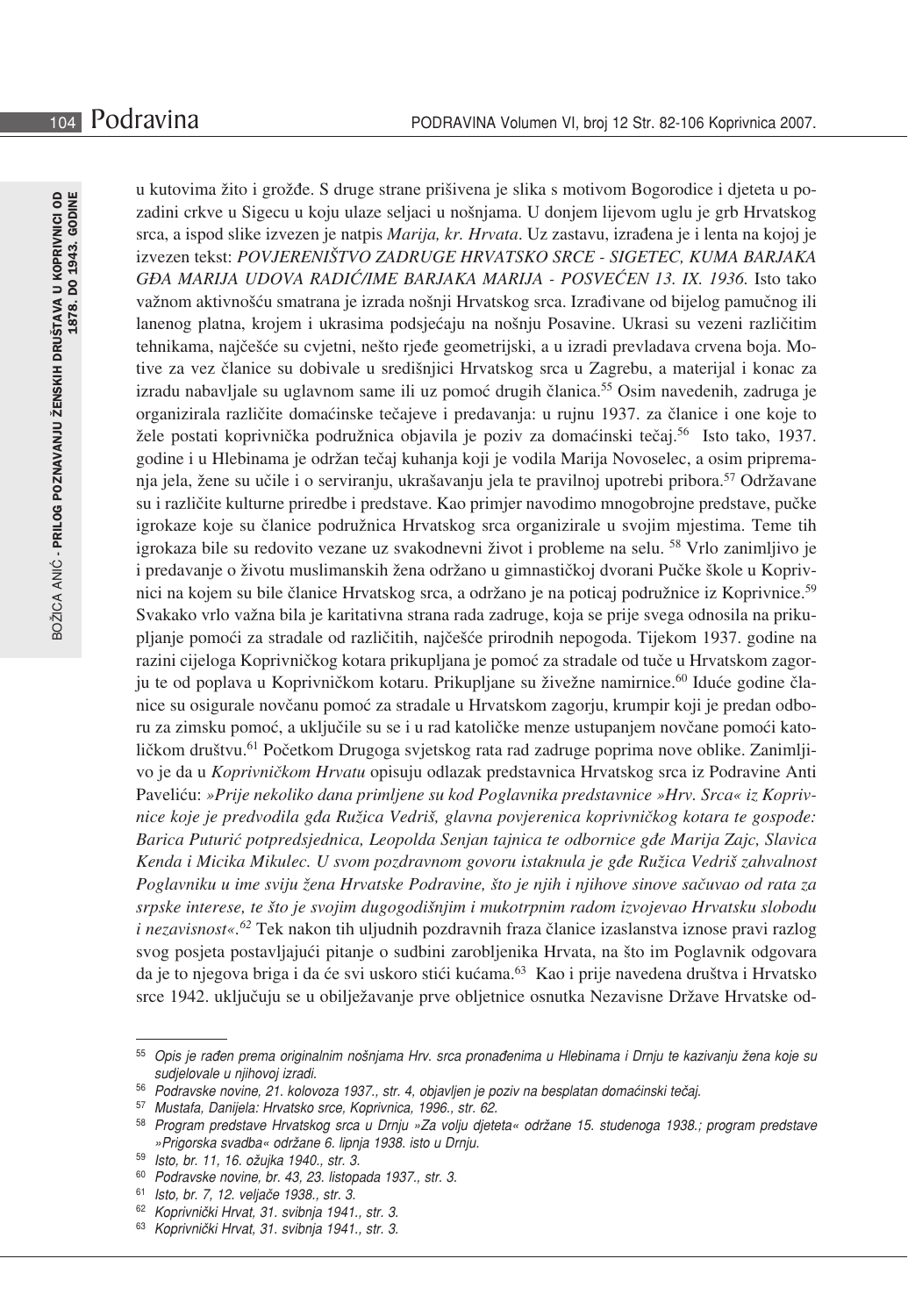lukom da će stupiti u žensku ustašku lozu i darovati Pomoći Hrvatskog crvenog križa svotu od 3000 kuna, a ostatak novca ustupit će ženskoj ustaškoj lozi.<sup>64</sup> Čini se da je donesena odluka značila ujedno i završetak aktivnosti Hrvatskog srca kao samostalne organizacije, s obzirom na to da u tisku nema vijesti o daljnjim aktivnostima i radu.

# SESTRINSTVO HRVATSKOGA CRVENOG KRIŽA

#### Pomoćna zdravstvena i društvena ustrojba društva Hrvatski Crveni križ

Prema pravilniku objavljenom u NN-u od 9. siječnja 1943. god., Sestrinstvo čine dobrovoljne bolničarke, pomoćne dobrovoljne bolničarke i dobrovoljne radnice koje bez naknade surađuju u zdravstvenom i društvenom radu. Članice Sestrinstva obavljaju »u pravilu one družtvovne poslove za koje su ženske osobe prikladnije na pr. pružanje prve pomoći ranjenicima i unesrećenim osobama, raskuživanje, čišćenje i njegovanje bolestnika, uzdržavanje reda i čistoće u družtvovnim postajama, vođenje kuhinje, šivanje odjevnih predmeta, suradnja u družtvovnim priredbama, skupljanje dobrotvornih prinosa u novcu i naravi, prikupljanje članova itd«.<sup>65</sup>

U istom članku slijedio je poziv Hrvaticama da postanu članice Sestrinstva, a članarina za 1943. za članove prinosioce iznosi 60, a za članove podupiratelje 30 kuna.

Ubrzo se osniva Sestrinstvo gradskog odbora Hrvatskoga Crvenog križa u Koprivnici. Nadstojnicom je imenovana Marija Kovaček, upraviteljica djevojačke pučke škole. Obavijest o tome, a ujedno i poziv dobrovoljnim bolničarkama te predstavnicama svih ženskih društava u Koprivnici da dođu na sastanak u ambulantu gradskog fizikata 13 siječnja? (vjerojatno je 13. veljače) u 6 sati, objavljena je u Koprivničkom Hrvatu.<sup>66</sup>

Već u 14. broju Koprivnički Hrvat javlja da je Sestrinstvu pristupilo 36 dobrovoljnih bolničarki sa svršenim tečajem i 38 dobrovoljnih radnica s kojima je gradski fizik dr. Široki održao 26. ožujka sastanak i predavanje iz prve pomoći. Na sastanku su izabrane, uz predstojnicu Mariju Kovaček, i ostale dužnosnice Sestrinstva<sup>67</sup>. U idućem, 15. broju slijedila je vijest o uskrsnoj sabirnoj akciji Sestrinstva za potrebe ranjenika ovogradske bolnice.

#### ŽENSKA LOZA USTAŠKOG OSLOBODILAČKOG POKRETA

Osnovana je u Koprivnici 13. travnja 1943. god. Na prvom sastanku izabrane su dužnosnice čija su imena bila poslana u Zagreb na potvrdu. Odmah je organizirana prva sabirna akcija za hrvatske ranjenike,<sup>68</sup> a 6. lipnja svečanostima je obilježen Dan majke i djeteta. Novac koji je tom prigodom prikupljen podijeljen je majkama s brojnom djecom.<sup>69</sup>

# USTAŠKA MLADEŽ - ŽENSKA USTAŠKA MLADEŽ

Unutar mladeži, koja je vrlo aktivna u Koprivnici, djeluje i njezin ženski ogranak, o čemu govori i jedan poziv upućen Ženskoj ustaškoj mladeži, učenicama od 5. do 8. razreda Državne realne gimnazije da dođu na sijela koja se održavaju svake nedjelje od 14 do 18 sati u zgradi gimnazije.<sup>70</sup> Dolazak je obvezatan.

<sup>64</sup> Isto, br. 15, 18. travnja 1942., str. 2.

<sup>65</sup> Koprivnički Hrvat, Koprivnica, br. 3., 23. siječnja 1943., str. 3, Osnivanje sestrinstva H. C. K.

<sup>66</sup> Isto, br. 6, 13. veljače 1943., str. 3.

<sup>67</sup> Isto, br. 14, 10. travnja 1943., str. 3.

<sup>68</sup> Isto, br. 15, 17. travnja 1943., str..3.

<sup>69</sup> Isto, br. 24, 19. lipnja 1943., str. 3.

<sup>&</sup>lt;sup>70</sup> Koprivnički Hrvat, br 6., 13. veljače 1943., str. 2